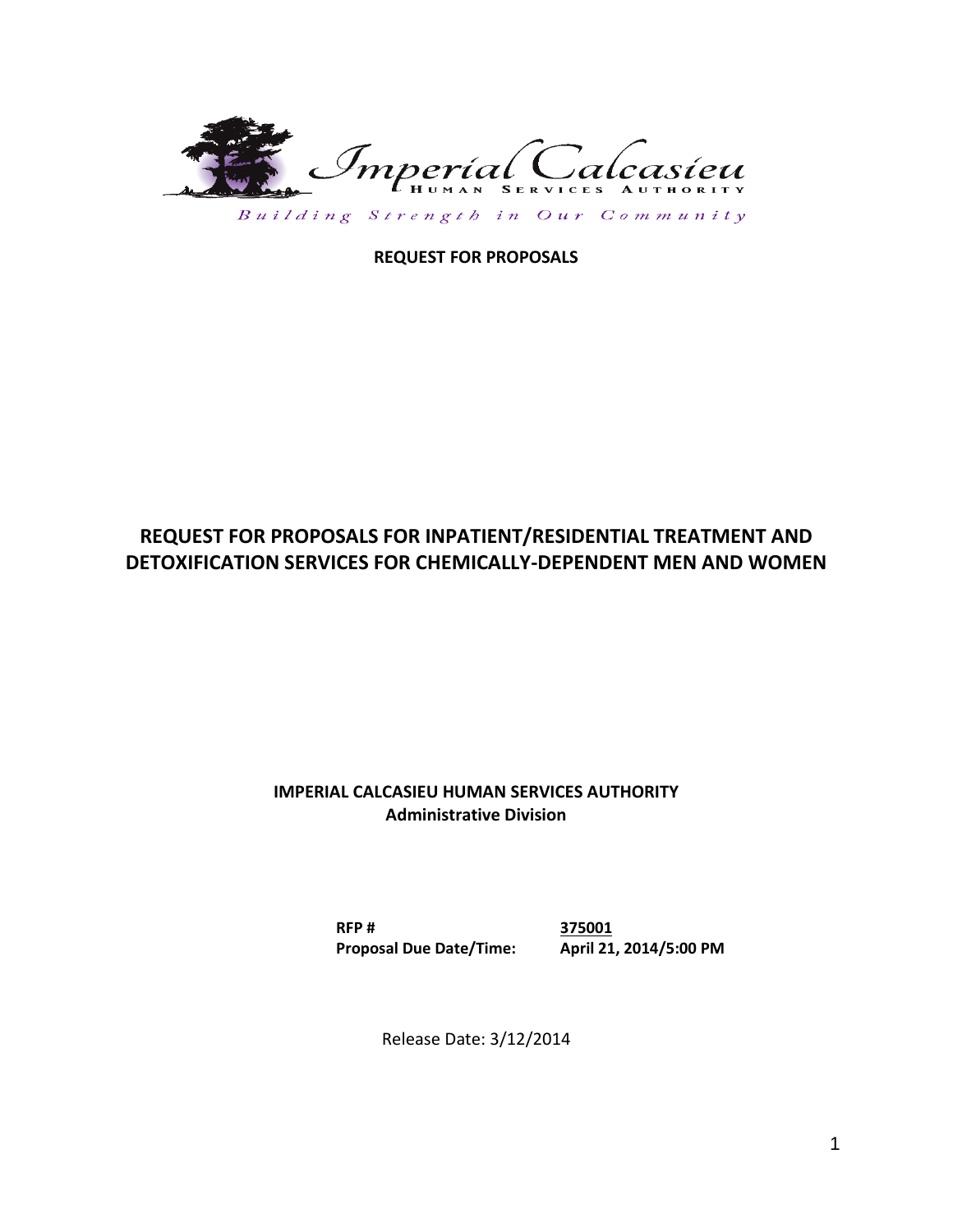| Section        | Content                                     | Page           |
|----------------|---------------------------------------------|----------------|
|                | Glossary                                    | 4              |
| ı              | <b>General Information</b>                  |                |
| Α              | Background                                  | 5              |
| B              | Purpose of RFP                              | 5              |
| $\mathsf{C}$   | Invitation to Propose                       | 6              |
| D              | <b>RFP Coordinator</b>                      | 6              |
| E              | Proposer Inquiries                          | 6              |
| F.             | Schedule of Events                          | 6              |
| G.             | RFP Addenda                                 | 6              |
|                |                                             |                |
| $\mathbf{II}$  | <b>Scope of Work</b>                        |                |
| A              | Project Overview                            | $\overline{7}$ |
| B              | <b>Deliverables</b>                         | 8              |
| $\mathsf{C}$   | <b>Liquidated Damages</b>                   | 14             |
| D              | <b>Fraud and Abuse</b>                      | 14             |
| E              | <b>Technical Requirements</b>               | 15             |
| F              | Subcontracting                              | 15             |
| G              | <b>Insurance Requirements</b>               | 15             |
| H              | Resources Available to Contractor           | 17             |
| $\mathbf{I}$   | <b>Contact Personnel</b>                    | 17             |
| J              | Term of Contract                            | 17             |
| К              | <b>Payment Terms</b>                        | 17             |
|                |                                             |                |
| $\mathbf{III}$ | <b>Proposals</b>                            |                |
| Α              | <b>General Information</b>                  | 17             |
| B              | <b>Contact After Solicitation Deadlines</b> | 17             |
| $\mathsf{C}$   | Code of Ethics                              | 17             |
| D              | <b>Rejection and Cancellation</b>           | 17             |
| E              | <b>Award Without Discussion</b>             | 18             |
| F              | Assignments                                 | 18             |
| G              | Proposal Cost                               | 18             |
| H,             | <b>Errors and Omissions</b>                 | 18             |
| I              | Ownership of Proposal                       | 18             |
| J              | Procurement Library/Resources for Proposer  | 18             |
| К              | <b>Proposal Submission</b>                  | 18             |
| Г              | Proprietary and/or Confidential Information | 19             |
| M              | Proposal Format                             | 19             |
| N              | <b>Requested Proposal Outline</b>           | 19             |
| $\mathsf O$    | <b>Proposal Content</b>                     | 19             |
| P              | <b>Evaluation Criteria</b>                  | 23             |
| Q              | On Site Presentation/Demonstration          | 23             |
| R              | Announcement of Award                       | 23             |
|                |                                             |                |
| IV             | <b>Contractual Information</b>              | 23             |
|                |                                             |                |

## TABLE OF CONTENTS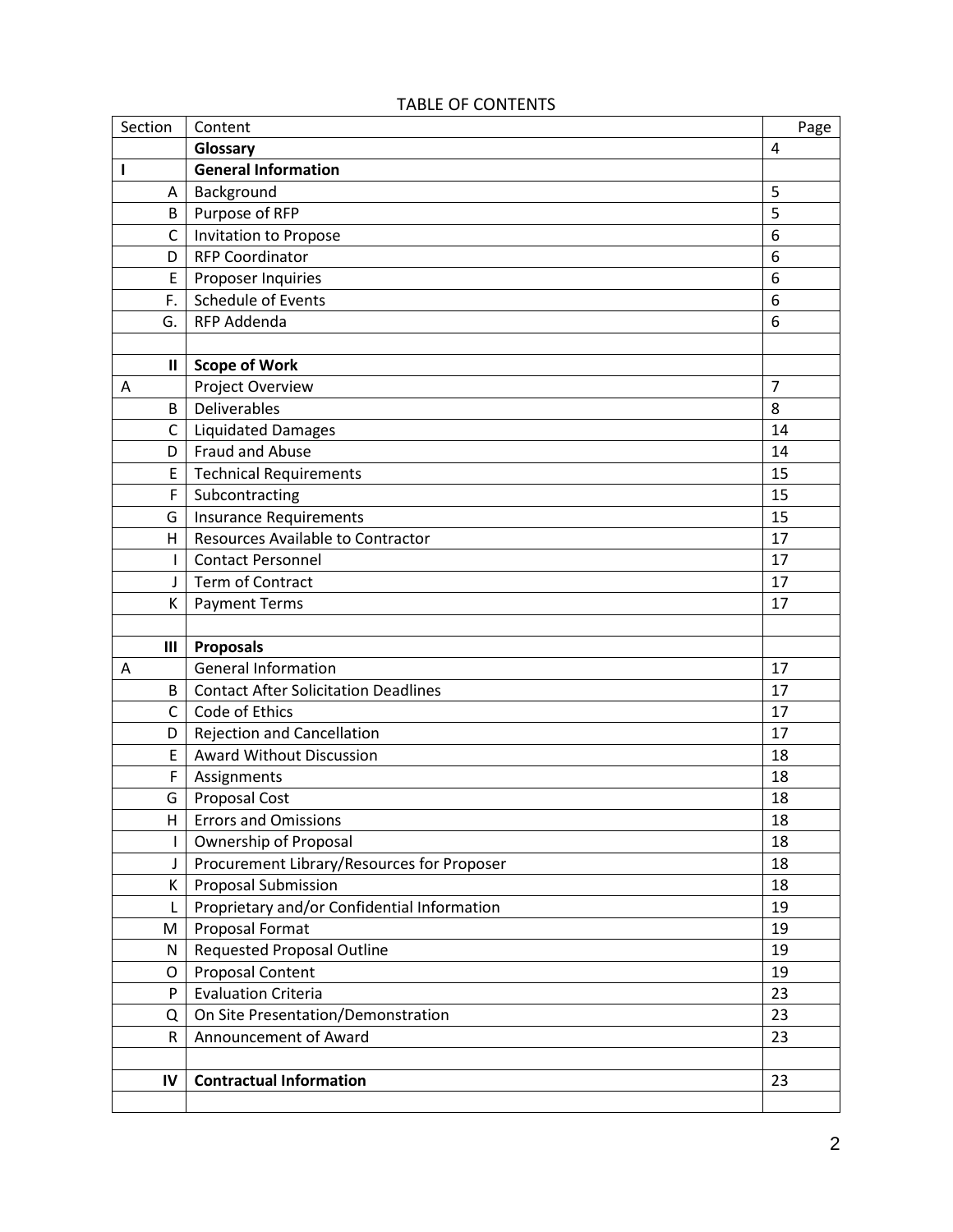| <b>Attachments:</b>            |  |
|--------------------------------|--|
| <b>Hudson</b>                  |  |
| <b>Certification Statement</b> |  |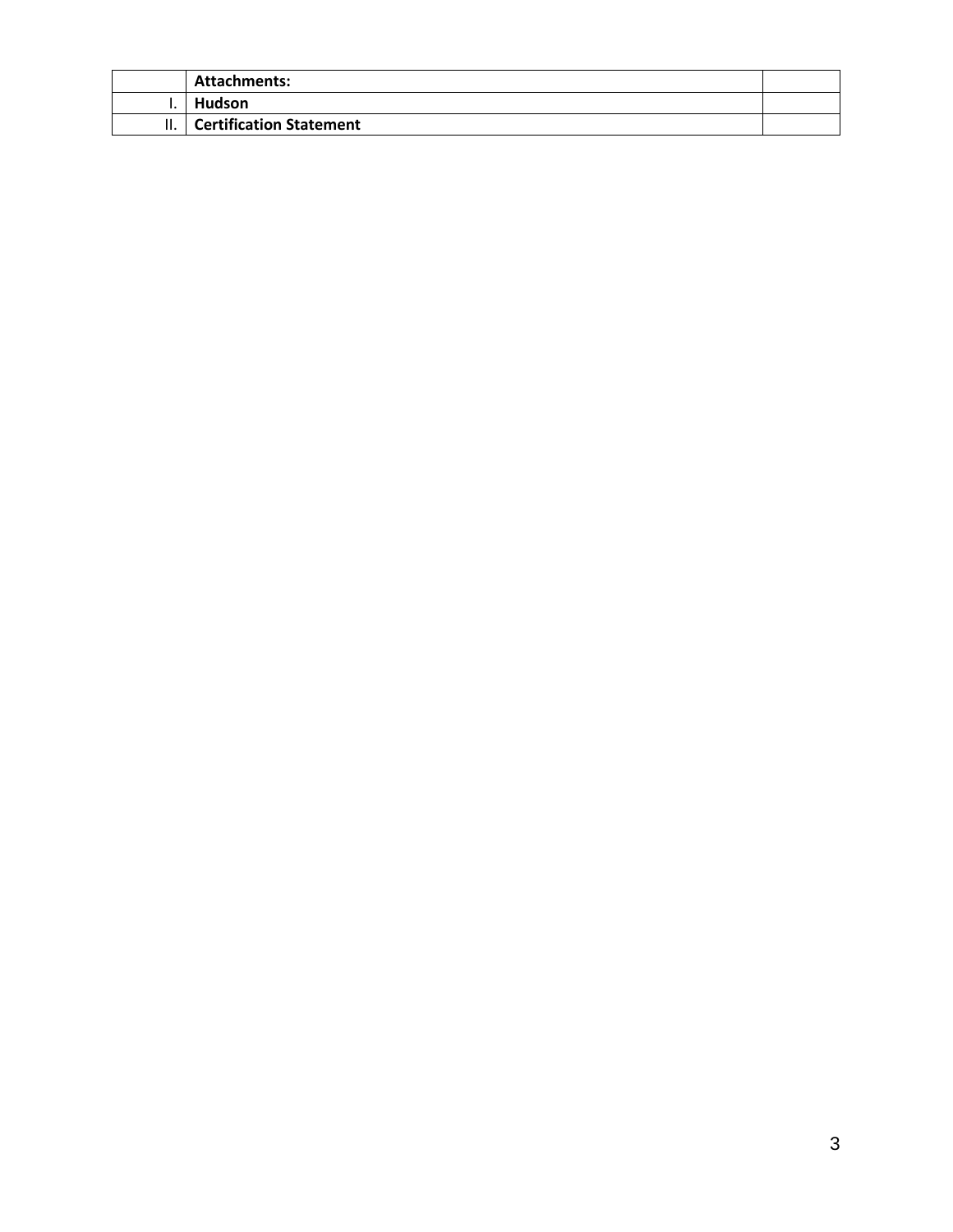# **Glossary**

| Agency:                   | Imperial Calcasieu Human Services Authority                                                                                 |
|---------------------------|-----------------------------------------------------------------------------------------------------------------------------|
| <b>ASAM:</b>              | American Society of Addiction Medicine                                                                                      |
| DHH:                      | Department of Health and Hospitals                                                                                          |
| ImCal HSA:                | <b>Imperial Calcasieu Human Services Authority</b>                                                                          |
| LBHP:                     | Louisiana Behavioral Health Partnership                                                                                     |
| Must:                     | Denotes a mandatory requirement                                                                                             |
| OBH:                      | Office of Behavioral Health                                                                                                 |
| Original:                 | Denotes must be signed in ink                                                                                               |
| <b>Redacted Proposal:</b> | The removal of confidential and/or proprietary<br>information from one copy of the proposal for public<br>records purposes. |
| Shall:                    | Denotes a mandatory requirement                                                                                             |
| Should, May, Can:         | Denotes a preference, but not a mandatory requirement                                                                       |
| Will:                     | Denotes a mandatory requirement                                                                                             |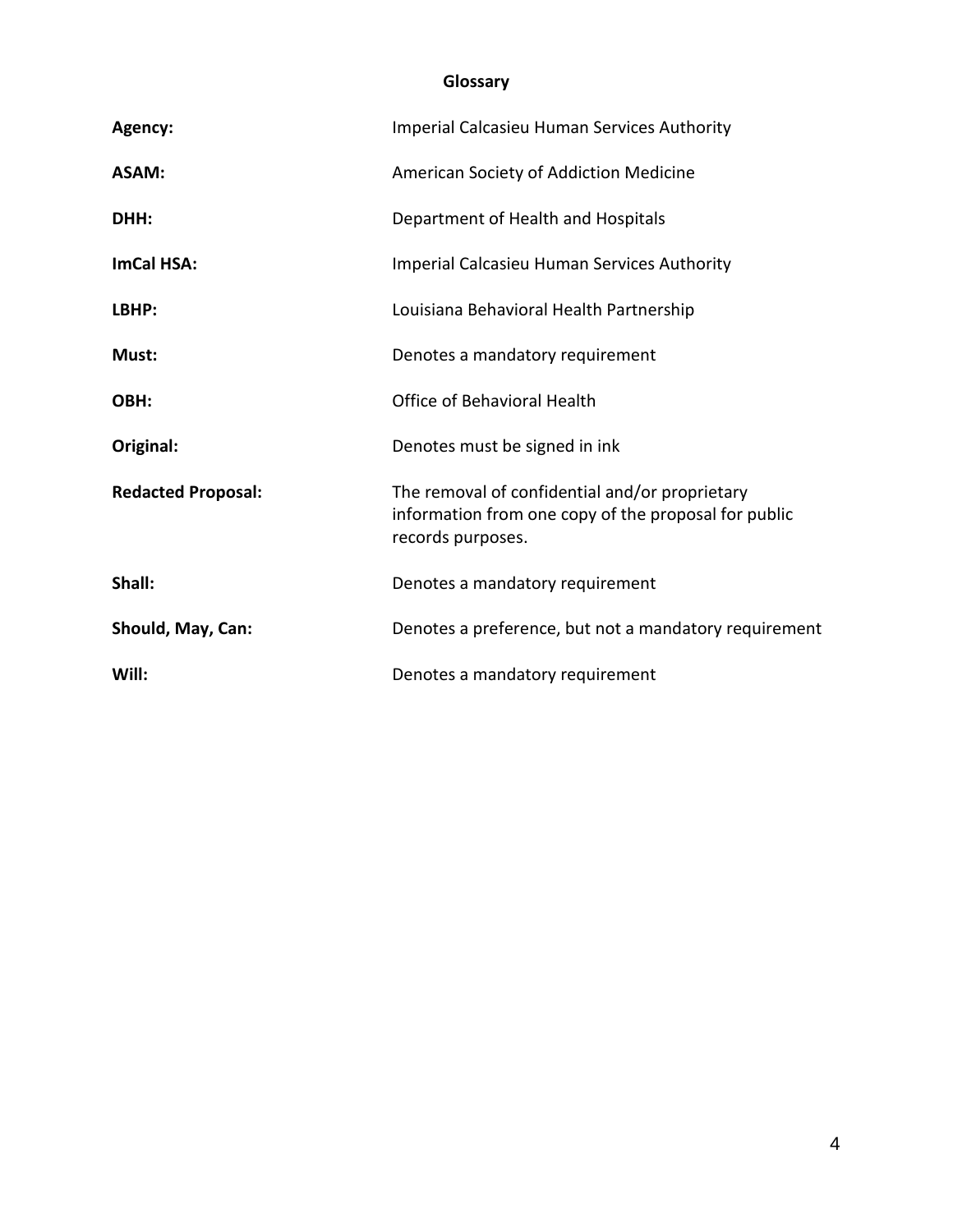## **I. GENERAL INFORMATION**

## **A. Background**

- 1. The mission of Imperial Calcasieu Human Services Authority (ImCal HSA) is that citizens with mental health, addictions, and developmental challenges residing in the parishes of Allen, Beauregard, Calcasieu, Cameron, and Jefferson Davis are empowered, and self-determination is valued such that individuals live a satisfying, hopeful, and contributing life.
- 2. The Imperial Calcasieu Human Services Authority shall adhere to the principles of effectiveness, efficiency, and egalitarianism. The ImCal HSA shall maintain objective data derived from evidence-based practices and implementation efforts that rationally explain its efforts to maximize all resources within its control. Individuals receiving services will have access to evidence based services that are responsive to their needs and cost effective so that;
	- a) Individuals with acute illnesses are able to rapidly resume optimal functioning;
	- b) Individuals with chronic illness may live in a safe environment that encourages personal growth;
	- c) Youth and Families strengths and resilience are enhanced;
	- d) The voice of and collaboration with Individuals in the community is enhanced;
- 3. ImCal HSA will make use of best practices in implementing, evaluating, monitoring, modifying existing services so that quality is assured, services meet the needs of those served, and the variety of services available adequately address the range of behavioral health issues identified, or that services are further developed to address service gaps

## **B. Purpose of RFP**

- 1. The purpose of this RFP is to solicit proposals from qualified proposers that provide inpatient/residential treatment and detoxification services for indigent, adult chemically dependent males and females. The facility is to be located in the area of the state to include Allen, Beauregard, Calcasieu, Cameron, and Jefferson Davis parishes.
- 2. A contract is necessary to establish and insure the continuation of inpatient/residential and medically supported detoxification beds. The proposer agrees to provide a minimum of twenty-four (24) inpatient/rehabilitation beds and six (6) medically supported detoxification beds for a total of thirty (30) beds. Proposals for less than the indicated number of beds will not be considered. Based on past daily utilization rates within current contract, inpatient and detox beds are being reduced from 46 to 30 total beds. The program is to be inpatient/residential as defined by the American Society of Addiction Medicine (ASAM) Criteria as Clinically Managed High Intensity Residential (adult inpatient/residential) level III.5, and medically monitored detoxification beds are to meet the requirements for those beds as defined by ASAM Criteria as Medically Monitored inpatient/residential detoxification level III.7D. The facilities must be licensed by the DHH Bureau of Health Services Financing Minimum Standards Requirements for Substance Abuse/Addiction Treatment Facilities.

## **C. Invitation to Propose**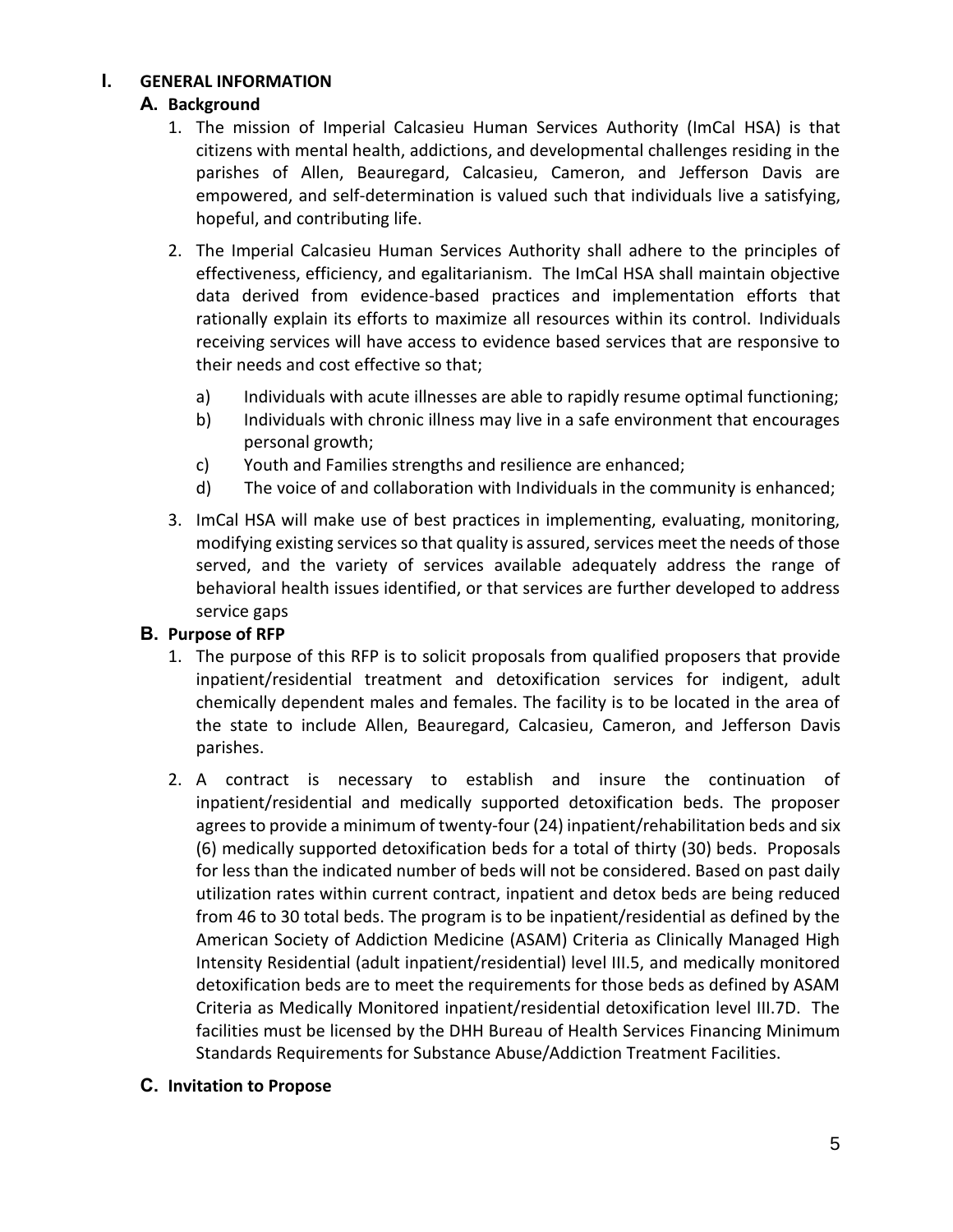ImCal Administrative Division is inviting qualified proposers to submit proposals for services to provide inpatient/residential treatment and medically monitored detoxification services for chemically dependent men and women in accordance with the specifications and conditions set forth herein.

## **D. RFP Coordinator**

1. Requests for copies of the RFP and written questions or inquiries must be directed to the RFP coordinator listed below:

Laurie Hebert Imperial Calcasieu Human Services Authority Administrative Division 3505 5th Avenue Suite B Lake Charles, LA 70607 (337)475-3100 (337)475-3105 [laurie.hebert@la.gov](mailto:laurie.hebert@la.gov)

- 2. This RFP is available in pdf at the following weblinks: <http://new.dhh.louisiana.gov/index.cfm/newsroom/category/47> and <http://wwwprd1.doa.louisiana.gov/OSP/LaPAC/pubMain.cfm>
- 3. All communications relating to this RFP must be directed to the RFP contact person named above. All communications between Proposers and other ImCal staff members concerning this RFP shall be strictly prohibited. Failure to comply with these requirements shall result in proposal disqualification.

# **E. Proposer Inquiries**

1. The Agency will consider written inquiries regarding the requirements of the RFP or Scope of Services to be provided before the date specified in the Schedule of Events. To be considered, written inquiries and requests for clarification of the content of this RFP must be received at the above address or via the above fax number or email address by the date specified in the Schedule of Events. Any and all questions directed to the RFP coordinator will be deemed to require an official response and a copy of all questions and answers will be posted by the date specified in the Schedule of Events to the following web link:

<http://wwwprd1.doa.louisiana.gov/OSP/LaPAC/pubMain.cfm> and may also be posted at:

<http://new.dhh.louisiana.gov/index.cfm/newsroom/category/47>

2. Action taken as a result of verbal discussion shall not be binding on the Agency. Only written communication and clarification from the RFP Coordinator shall be considered binding. **Schedule of Events** Public Notice of RFP | 3/12/2014 Deadline for Written Questions | 3/28/2014

## **Schedule of Events**

ImCal reserves the right to deviate from this Schedule of Events.

## **F. RFP Addenda**

| <b>Public Notice of RFP</b>        | 3/12/2014 |
|------------------------------------|-----------|
| Deadline for Written Questions     | 3/28/2014 |
| Response to Written Questions      | 4/11/2014 |
| Deadline for Written Proposals     | 4/21/2014 |
| <b>Proposal Evaluation Begins</b>  | 4/22/2014 |
| <b>Contract Award Announced</b>    | 5/2/2014  |
| <b>Contract Negotiations Begin</b> | 5/2/2014  |
| <b>Contract Begins</b>             | 7/1/2014  |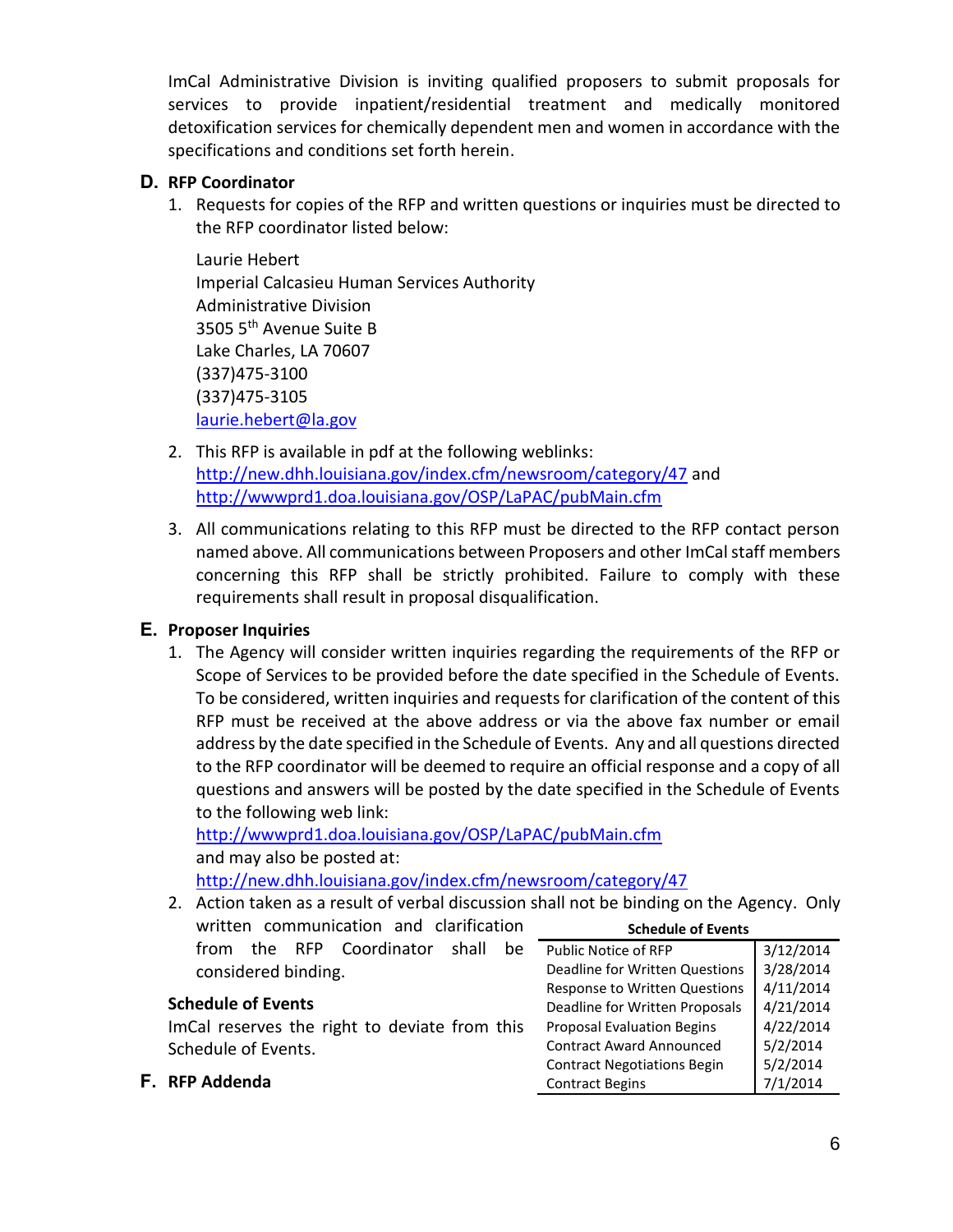In the event it becomes necessary to revise any portion of the RFP for any reason, the Agency shall post addenda, supplements, and/or amendments to all potential proposers known to have received the RFP. Additionally, all such supplements shall be posted at the following web address:

<http://wwwprd1.doa.louisiana.gov/OSP/LaPAC/pubMain.cfm> and may also be posted at: <http://new.dhh.louisiana.gov/index.cfm/newsroom/category/47>

It is the responsibility of the proposer to check the website for addenda to the RFP, if any.

## **II. SCOPE OF WORK**

## **A. Project Overview**

The contractor selected for this project will provide a licensed inpatient/residential treatment program that includes a medically monitored detoxification unit. The treatment program shall operate twenty four (24) hours a day, seven (7) days a week using treatment models that are evidence-based and outcome-oriented for individuals with addictive disorders.

The services provided are targeted to chemically dependent adults, both male and female, who meet Office of Behavioral Health (OBH) and/or Louisiana Behavioral Health Partnership (LBHP) recognized level of care criteria for inpatient/residential treatment and/or medically monitored detoxification. The program sought will utilize the network of the ImCal Outpatient Clinics as its primary referral source. The Contractor may also accept referrals from private chemical dependency service providers or other referral sources including the criminal justice system. The facility must be medically supported and used exclusively for the treatment of alcoholism, drug dependency, and co-occurring addiction and mental disorders. The contractor must accept referrals and admit clients from all areas of Louisiana.

The contract will be paid on a fee-for-service basis with the established per diem rate. If the proposer submits a proposal that assumes management of the existing facility at the current location, then rent/lease expenses and the majority of its non-movable equipment/contents and major building repairs will be provided by the State, and the per diem rate shall be as follows: inpatient/residential \$102.00 per diem, medically monitored detox \$150.00 per diem. Proposer shall specify in the cost proposal whether it will use the state facility for service provision or not, and the successful proposer will be bound to that choice throughout the contract term. If using the state facility, the proposer is responsible for all utilities, building and grounds maintenance, and minor repairs. Modifications to the facility shall not be made for items including but not limited to: HVAC, electrical systems/wiring, painting, carpeting, and adding or removing walls and/or partitions, even at proposer's expense, without prior approval from ImCal. If the proposer opts to utilize their private facility or lease space, the per diem rates will be adjusted as follows: inpatient/residential \$131.00 per diem, medically monitored detox \$180.00 per diem. Proposer is solely responsible for all expenses related to the securing, leasing, and maintaining their own facility.

The per diem rate listed above is current as of the posting of this RFP. At any time during the contract period, the per diem rates and/or assigned funded beds may be increased or decreased based on a redetermination of the established per diem rates and/or number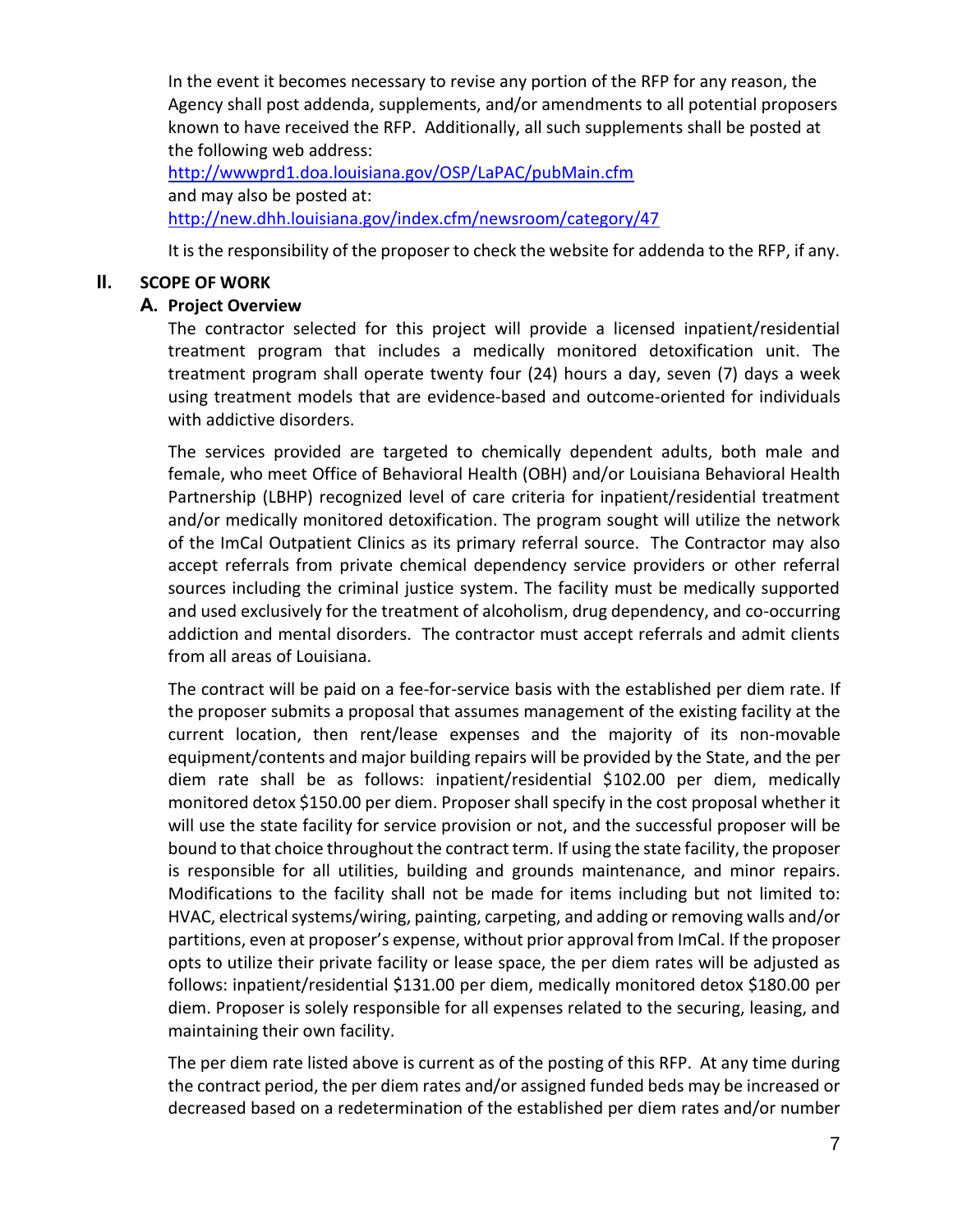of assigned funded beds. There is no guarantee that an adjusted per diem rate or an increase/decrease in the number of beds will become available during the term of this contract all subject to availability of funding.

If the proposer's facility has the capacity to house more individuals, the proposer may utilize more beds for the provision of similar services, but ImCal funding will be restricted to the beds indicated above, which are reserved for indigent care. The facility must be operational with active clients within 60 days of notice of award and must maintain a 90% utilization rate of available beds within 30 days of beginning operations and thereafter throughout the term of the contract. Failure to maintain a 90% utilization rate throughout the term of the contact will result in a 10% reduction of reimbursement for each monthly invoice where utilization rates fall below the required level.

The adult inpatient/residential detoxification and treatment program shall include, but not limited to the following components:

- a. 24/7 "live" telephone coverage and detox screening
- b. Comprehensive medical assessment, treatment and/or referral.
- c. Comprehensive behavioral health ( addiction and mental health) assessment
- d. Professional therapeutic counseling/groups
- e. Treatment planning and referral
- f. Room and Board
- g. Transportation
- h. Self-help groups
- i. Discharge planning

Admission to the program shall be based upon the referrals from ImCal, other DHH districts and authorities outpatient clinics and other recognized referral sources as determined by a standardized, integrated screening and evaluation process that indicates inpatient/residential and/or medically monitored detoxification is the recommended level of care. In accordance with established OBH and/or LBHP admission criteria, admission to the inpatient/residential program shall be based upon the recommendation of the facility manager and admission to the medically monitored detoxification unit shall be based on the recommendation of the contractor's admitting physician or medical director.

The contractor must offer medically necessary treatments and services through contractual agreements with ImCal that target the needs of those persons who have limited ability to meet financial obligations associated with receiving behavioral health care.

The contractor must participate in the DHH Disaster Preparedness planning process including preparedness, response, and recovery as appropriate to the event and be available through MOU to house evacuated clients from other residential addiction facilities if needed according to pre-planned agreements.

## **B. Deliverables**

a. The inpatient/residential treatment program must provide multi-disciplinary treatment services in a structured setting designed to achieve a chemical free lifestyle. The program is intended for the chemically dependent adult (aged 18 years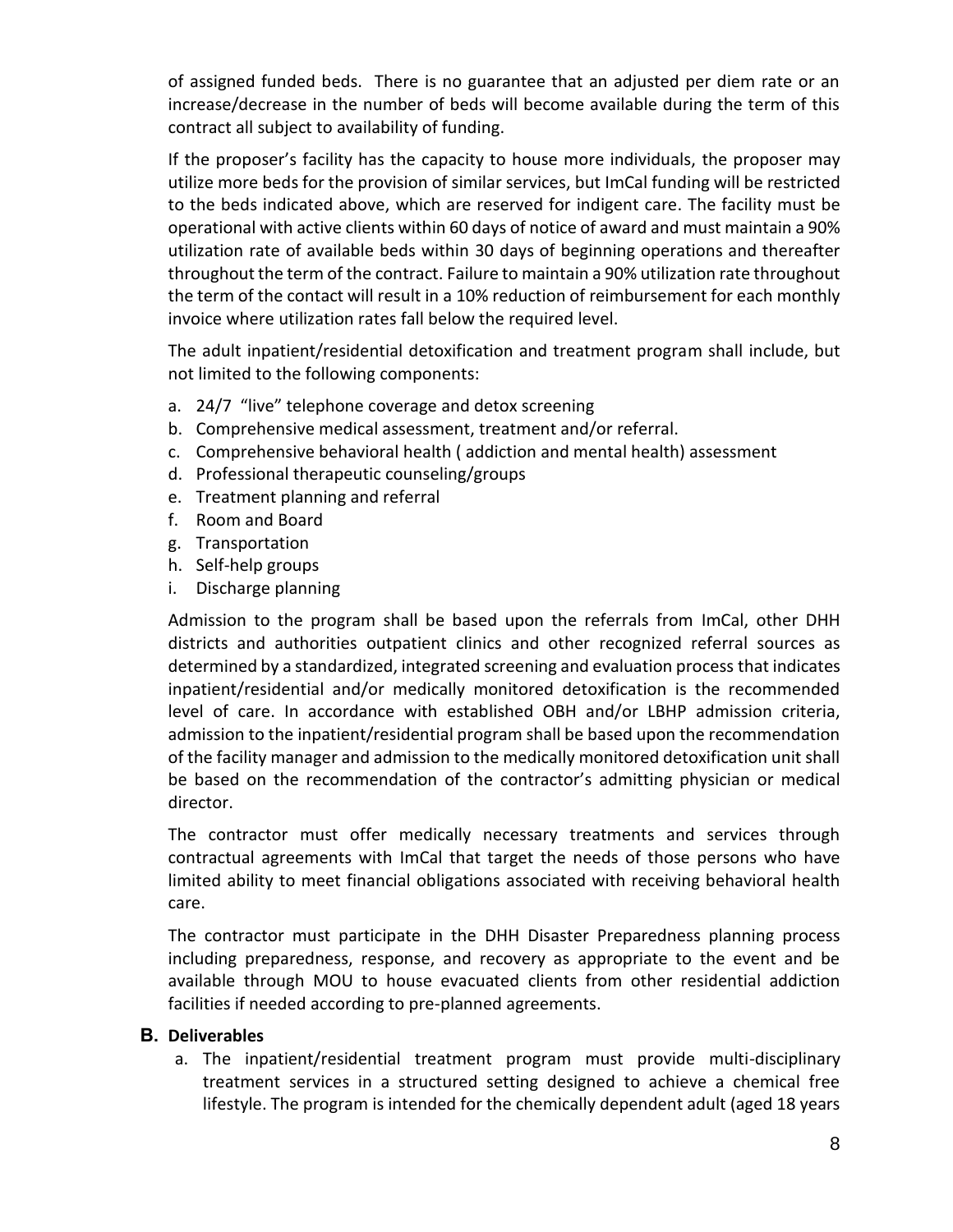and older) who meets qualification of "medical necessity" as defined within the LBHP. The programs must maintain a minimum of 90% utilization of contracted capacity by thirty (30) days of beginning operations and thereafter throughout the term of the contract.

- b. Procedures insuring proper documentation of activities and data collection, for the purposes of evaluating program effectiveness, shall be developed and implemented by the contractor and submitted to ImCal within 30 days of contract approval. ImCal will review such procedures prior to implementation and notify contractor of ImCal's acceptance or rejection of these procedures. Management information, preserving client confidentiality, will also be collected.
- c. Contractor must admit clients from throughout the State of Louisiana. ImCal HSA is the payor source for non-Medicaid-eligible Louisiana residents only. The contractor must participate in the Louisiana Behavioral Health Partnership (LBHP), become a provider within the OBH-approved State Management Organization (SMO) and participate fully in all utilization requirements, including obtaining required authorizations for services through the SMO. Contract funding is the funding source of last resort, meaning due diligence must be exercised regarding the collection of all fees and terms from all other personal, public and third party vendors for associated medically necessary treatments and services. Failure to exhaust all other funding mechanisms and document such will result in non-payment by ImCal for services rendered.
- d. Proposals for less than the indicated number of beds for each program will not be considered, but the contactor will be allowed to achieve the indicated number of beds by providing the services in multiple sites.
- e. Inpatient/residential services must be provided for both males and females. There should be separate living areas for males and females and treatment services should be segregated except when clinically indicated.
- f. Contractor shall provide input admission, services, and discharge data to ImCal as required by OBH. Contractor further agrees to maintain documentation supporting the continuous operation of the program, to include, but not be limited to, time sheets of all personnel, and expenses incurred in the operation of the program, including dietary expenses. Contractor will also maintain comprehensive client records in accordance with the contract terms.
- g. The Contractor must meet all staffing requirements for this level of care as required by the Department of Health and Hospitals, Bureau of Health Services Financing Minimum Standards Requirements for Substance Abuse/Addiction Treatment Programs and should strive to staff at the OBH recommended staffing patterns as outlined in the LBHP Services Manual Version 8 staffing patterns for ASAM levels III.5 inpatient/rehabilitation and III.7D medically monitored detoxification (see pages 78 and 80). The Contractor must make arrangements through contractual agreement or other means when indicated for psychological testing and psychiatric assessment.
- h. Contractor further agrees to update treatment plans on an as needed basis, but not less than every 30 days. Contractor agrees to provide services based on the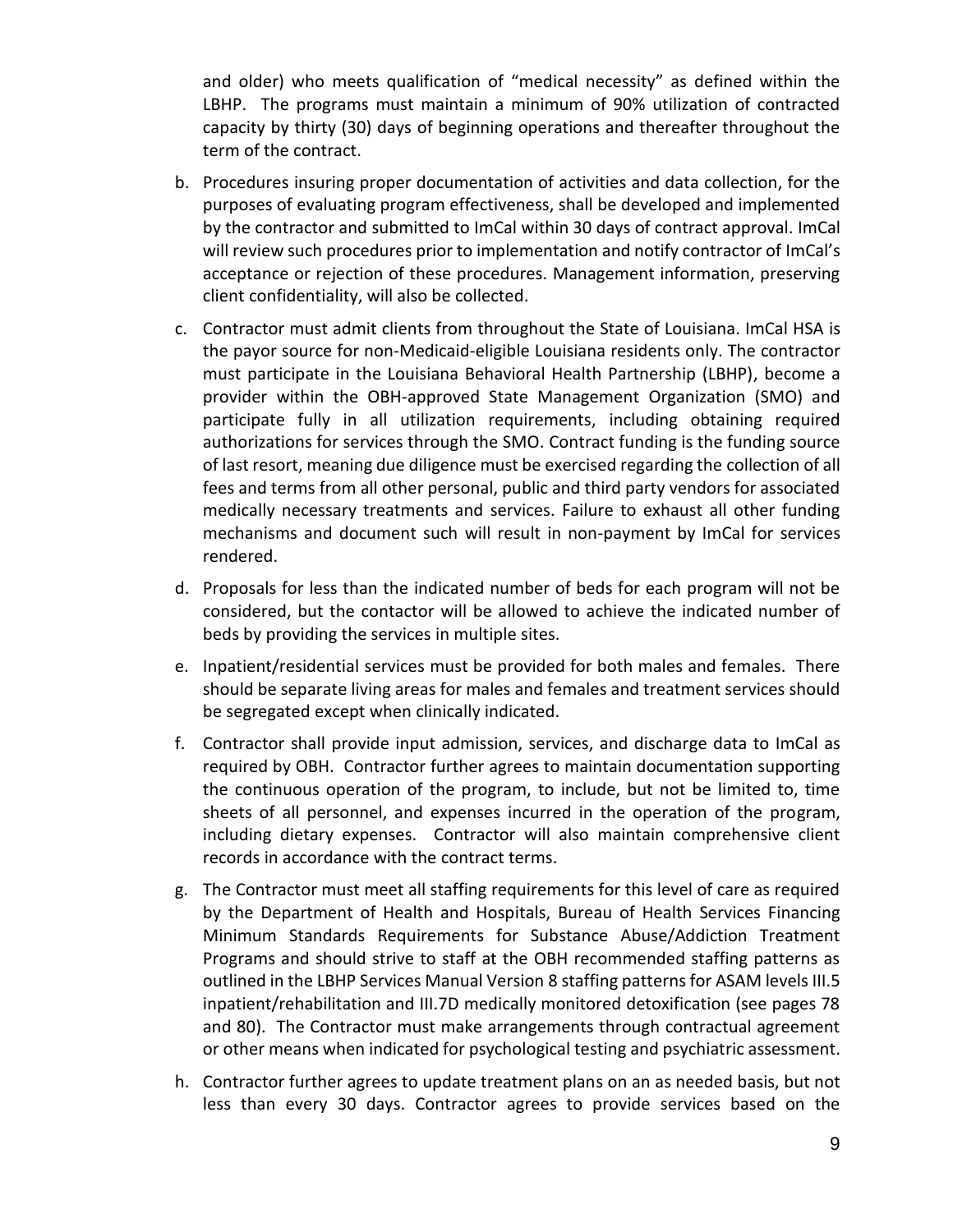treatment plan and in accordance with established evidence-based practices designed to change personal self-defeating behaviors for all clients. Such services shall include, but are not limited to, the following:

- i. A physical examination must be completed within 24 hours of admission.
- ii. A nursing assessment must be completed within 24 hours of admission.
- iii. A biopsychosocial (ASI) assessment must be completed within 48 hours of admission as outlined by OBH. The **assessment** must include a diagnostic impression and an initial treatment plan. Assessment information must be updated as additional or revised information is obtained.

*A psychiatric screening must be completed within 24 of admission. A psychiatric evaluation must be completed within 72 hours if indicated. Assessment information must be up-dated as additional information or revised is obtained.*

## **1. Treatment Planning/Multidisciplinary Team Meetings**

- A preliminary treatment plan must be developed. Members of the multidisciplinary treatment team (MDT) consisting of at least the medical director, a nurse or nurse practitioner, the clinical director, the case manager and/or a therapist/counselor, and other persons relevant to the individual's treatment, must have input. For programs applying for certification through the Louisiana State Board of Nursing, the program must have an addictionologist on staff or under contract. The preliminary treatment plan shall be approved and signed by the medical director and reviewed with the individual receiving treatment services within 72 hours of admission
- Revisions to the treatment plan by the MDT are required when additional clinical information is acquired through ongoing assessment and evaluation at a minimum of every 30 days.
- The plan must contain goals and objectives that reflect the co-occurrence of all disorders (medical, addictive and psychiatric), how the severity of those disorders impact the individual, and how appropriate treatment interventions may vary to reflect a changing emphasis on the needed treatment for each disorder.
- The plan must identify and reflect the use of the individual's and family's/significant other's/caregiver's strengths and assets in achieving and maintaining recovery.

## *The plan must identify all medications used in the treatment of all disorders, as appropriate.*

## **2. Treatment Components**

Treatment planning will include the following components at appropriate points in the recovery process:

## **a) Psychoeducation**

Programs must include educational sessions for persons in treatment and their families/significant others to assist with an understanding of their disorders and how to manage them. Topics may include, but are not limited to, the following:

- The Disease Theory of Addiction
- The Addicted Brain/Neurobiology of Addiction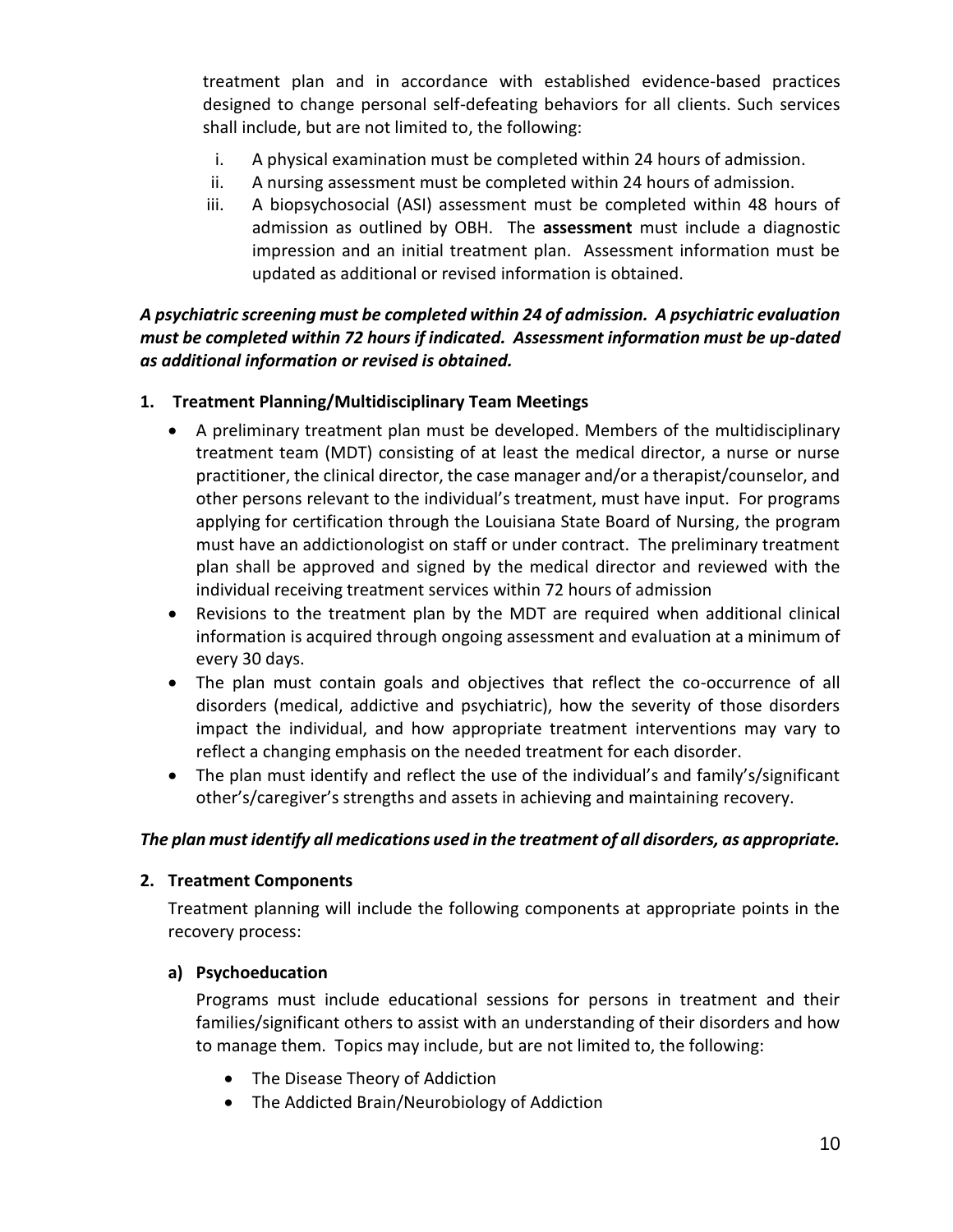- Self Help and 12 Step Recovery
- Short and long term effects of drugs and alcohol
- Relapse triggers/Relapse Prevention
- HIV, Hepatitis ABC, STD's
- Role of Diet, Nutrition and Exercise
- Support Systems
- Spirituality
- Self-Esteem
- Communication
- Drugs of Abuse
- Gambling
- Fetal Alcohol Syndrome
- Psychopharmacology of Addiction
- Co-Dependency
- Family Roles

# **b) Counseling & Therapy**

Contractor agrees to provide services based on the treatment plan and in accord with the Minnesota Model, or other OBH-approved models. Such services shall include, but are not limited, to the following:

- General group therapy a minimum of five times weekly.
- Gender specific groups to address men's and women's issues one to two times weekly.
- Community groups designed to further communication skills necessary for reduction of personal and group conflict for a minimum of twice weekly.
- Individual counseling a minimum of one time weekly.
- Family sessions as prescribed in the treatment plan.
- Relapse-specific group therapy at least once monthly.
- Information and support necessary to assure access to available support groups such as Alcoholics Anonymous and Narcotics Anonymous.
- Opportunities for regular exercise and recreation on a daily basis.

# **c) Self Help Groups/Dual Recovery Meetings**

All programs must provide participants and their families with an orientation to, and the opportunity to participate in support groups that are appropriate for this level of care. Groups that do not include a focus on spirituality must be included as an option. The aftercare plan must include transition to a local self-help/peer support group.

# **d) Continuity of Care**

- Aftercare planning and coordination must be initiated and documented upon admission to the program, and may need to be revised based on information obtained through ongoing assessment and evaluation.
- Emphasis must be placed on delineation of aftercare planning for all identified co-occurring conditions (medical, addictive and psychiatric).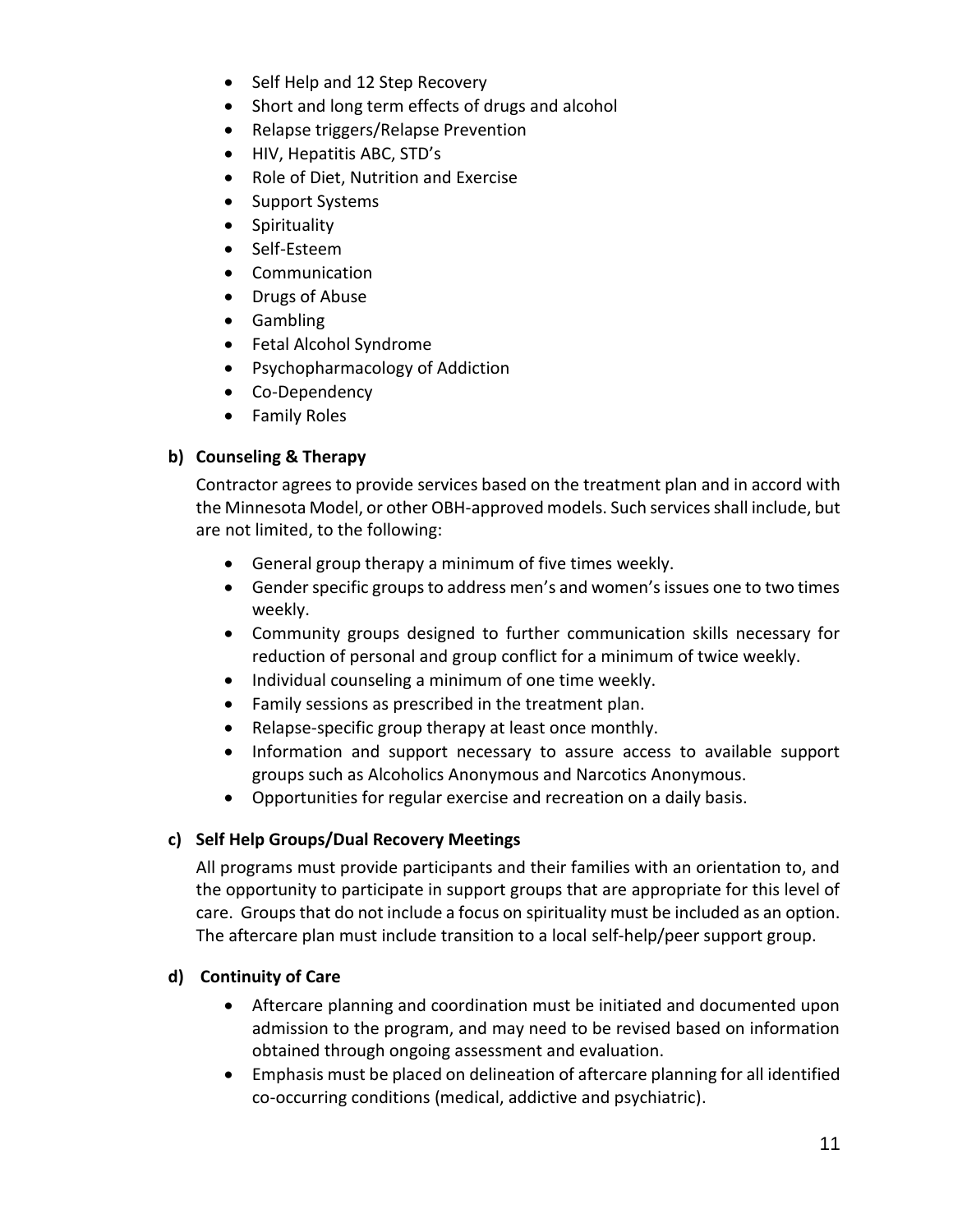- Access to medications, if needed, must be delineated.
- Access to case management must be delineated. The program must identify what, if any, case management services it will provide and what services will require referral to a case management provider.
- Access to ongoing primary care post discharge should be outlined in continuity of care documentation.
- Recovery support services must be provided as appropriate during the treatment stay and referral for continuing recovery support services in the community following discharge.
- The program must maintain linkages and agreements with practitioners, programs, organizations and external systems necessary for participants to meet their continuing, long-term needs for health and functioning.
- There must be documented outreach efforts to re-engage people who have dropped out of treatment prior to planned discharge.

## **e) Behavioral Intervention**

The program must have appropriate staffing patterns, staff training and policies and procedures that address the appropriate management of escalating behaviors that threaten the program milieu and patient safety. Additionally, policies and procedures should reflect interagency agreements, for short length of stay transfers and acute management of such behaviors.

## **f) Psychopharmacology**

Psychopharmacology for people with co-occurring disorders is best performed in the context of an ongoing clinical relationship that emphasizes continuous re-evaluation of diagnosis and medication and skilled utilization of medication strategies to promote positive outcomes for both disorders. The contractor is responsible for providing medications related to detoxification services and providing or assisting the client in securing all other medications utilized during the treatment process. For the Medicaid and  $3<sup>rd</sup>$  party provider eligible patients the program should utilize the providers preferred drug list and insure medications utilized are compatible with the OBH detoxification formulary.

If the program's Medical Director is not an Addiction Psychiatrist, the program must have policies and procedures in place to assure access to an Addiction Psychiatrist for consultation regarding difficult cases.

The program must have policies and procedures related to the prescription of medications that:

- Promote a thorough and ongoing assessment
- Establish medical and psychiatric safety during treatment
- Maintain stabilization of severe and/or established psychiatric illness
- Establish sobriety
- Diagnose and treat more subtle psychiatric disorders with symptoms similar to substance intoxication or withdrawal.
- Address the use of potentially addictive medicines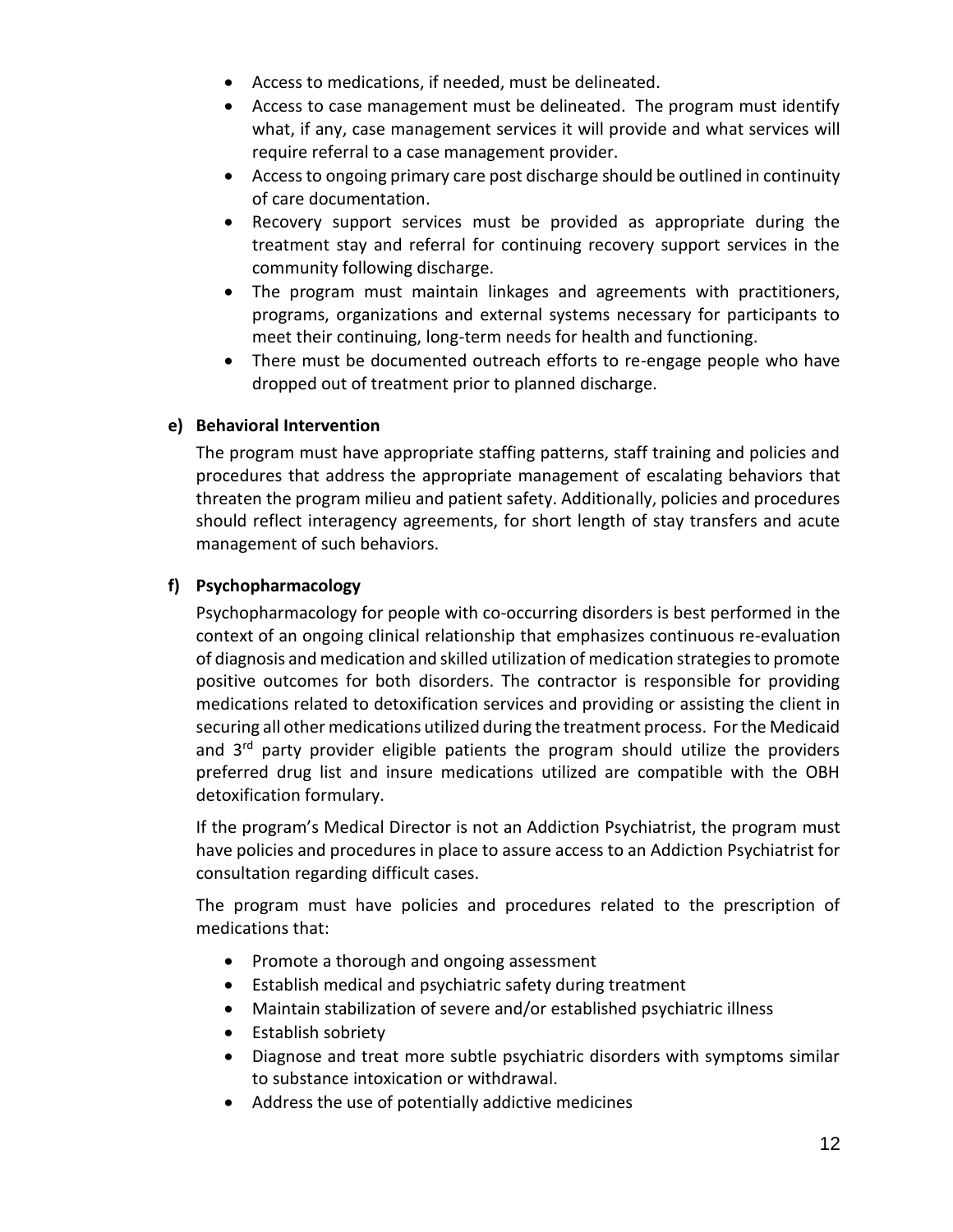Educate the program participant on what the medicine is intended to do and how the use of substances may impact the intended effect

## **g) Health Screening, Services and Counseling**

- a. Contractor agrees to complete a medical history for all clients, which shall be reviewed by a nurse (RN or LPN). The nurse shall refer clients for further screening/examination according to need.
- b. Contractor shall, through the services of a nurse:
	- i. Review all medical histories and refer clients for further medical screening and/or examination according to individual need.
	- ii. Perform urine drug testing on every client upon admission and on an as needed basis throughout the treatment stay.
	- iii. Provide pre-test counseling to clients who will be tested for HIV and TB.
	- iv. Draw blood specimens for voluntary HIV and mandatory STD tests, perform mandatory skin tests for TB, collect urine for voluntary pregnancy tests, secure and package specimens and ship them to the laboratory designated by OBH.
	- v. Provide post-test counseling to clients upon receipt of HIV, TB, STD and pregnancy test results.
- c. Contractor shall also administer a nicotine screening survey to each client admitted. Should a client choose to participate in a tobacco cessation program, Contractor agrees to provide such client with tobacco cessation services.
- d. Contractor shall document the results of testing and pre- and post-counseling in the client record.

## **h) Discharge Planning**

- a. Contractor agrees to work with each client prior to completion of treatment to create a discharge plan that addresses, at a minimum, the following areas:
	- Maintenance of a chemical-free lifestyle,
	- Recommendation for continuing care and documentation of referrals made and/or attempted.
	- Clients shall not be discharged to homelessness.
- b. Contractor shall provide a copy of the discharge plan to each client at completion of treatment. For those clients who exit the program prior to completion, the Contractor shall make recommendations for continuing care and document efforts to refer for continuing care in the client record.
- c. The contact information for the client's primary care physician shall be included in the required referral packet at discharge.

# **3. Customer Satisfaction**

- a. Contractor agrees to administer a satisfaction survey to each client at the time of discharge in order to solicit feedback on his/her treatment experiences, and shall provide the completed surveys to the ImCal office. The survey will be submitted to ImCal for approval within 30 days of contract approval.
- b. Contractor further agrees to participate in any additional evaluations required by ImCal or OBH in pursuit of quality assurance, licensure and/or compliance with any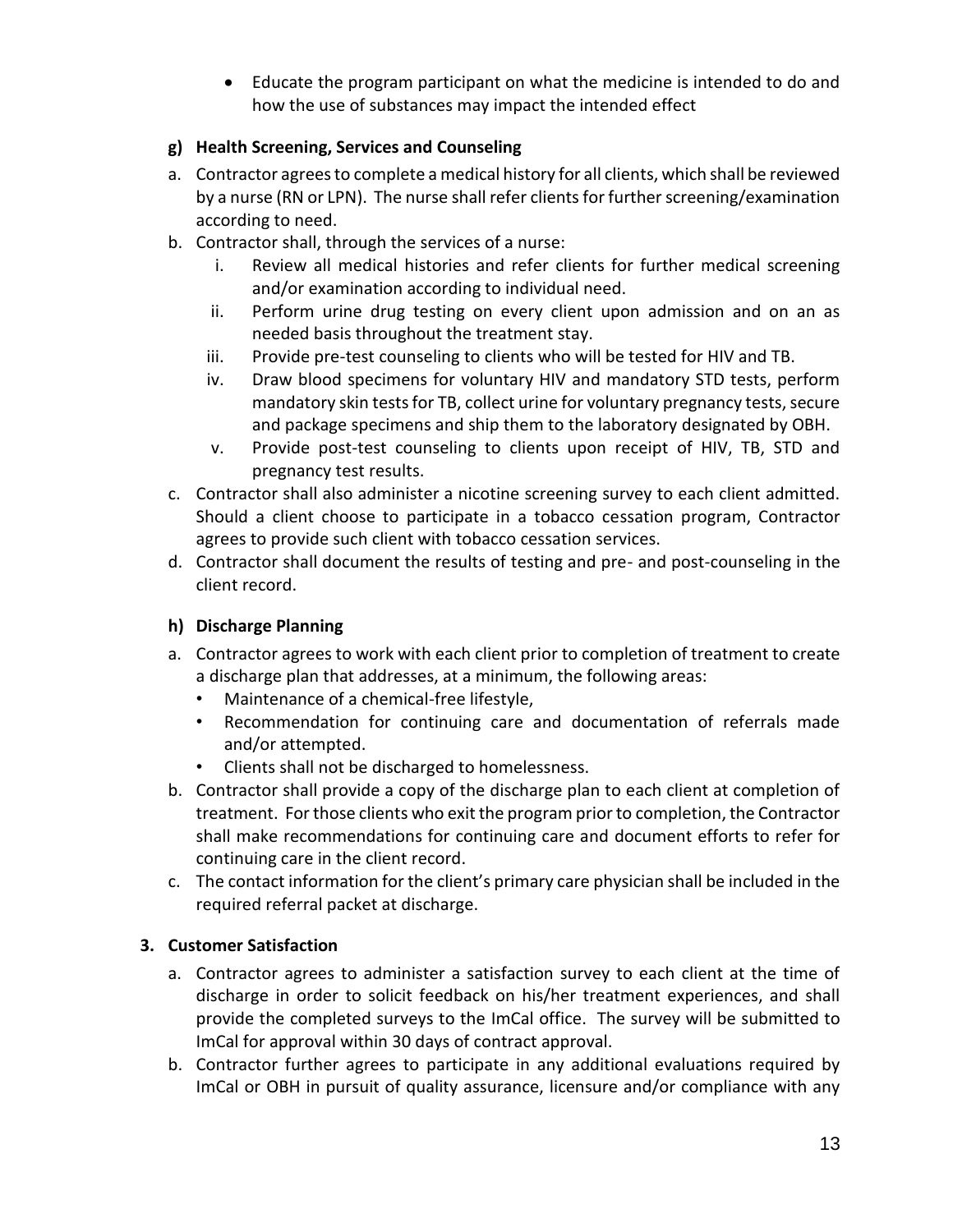applicable federal grants.

## **4. Treatment Efficacy**

- a. Contractor agrees to collect frequency data on (1) the use of alcohol and (2) the use of other drugs at admission and discharge of each client and to provide such data to ImCal in the form and manner prescribed by ImCal.
- b. At admission the Contractor shall collect data about the frequency of alcohol use in the past 30 days. The same data shall be collected at the time of discharge.
- c. Frequency data shall also be collected in the same manner for the most frequently used drugs other than alcohol.
- d. Contract programs are required to submit Invoices for services on a monthly basis. These invoices are reviewed and compared with the service delivery data and utilization data that have been submitted to the OBH data bases. In addition to a review of electronic data, monitoring site visits will occur on a minimum basis of once a quarter. A site visit review will include pulling a random sample of client records to assure documentation of required services and outcomes as reported into the data base. In addition, administrative and personnel records will be reviewed to assure that operational and staffing provisions of the contract have been met. ImCal will document deficiencies. **Non-compliance with any service provisions will result in delays in reimbursement to the Contractor until compliance is obtained.**

## **C. Liquidated Damages**

- 1. In the event the Contractor fails to meet the performance standards specified within the contract, the liquidated damages defined below may be assessed. If assessed, the liquidated damages will be used to reduce the Agency's payments to the Contractor or if the liquidated damages exceed amounts due from the Agency, the Contractor will be required to make cash payments for the amount in excess.
	- a. Late submission of any required report: \$50 per working day, per report.
	- b. Failure to fill vacant contractually required key staff positions within 90 days: \$500 per working day from 91st day of vacancy until filled with an employee approved by the Agency.
	- c. Failure to maintain all client files and perform all file updates according to the requirements in the contract, as evidenced in client files when reviewed during monitoring site visit: \$100 per client.
	- d. Late submission of invoices beginning 3 business days after the stated due date: \$50 per working day per invoice.
	- e. Failure to maintain a 90% utilization rate will result in a 10% reduction of reimbursement for each monthly invoice where utilization rates fall below the required level.
- 2. The decision to impose liquidated damages may include consideration of some or all of the following factors:
	- a. The duration of the violation;
	- b. Whether the violation (or one that is substantially similar) has previously occurred;
	- c. The Contractor's history of compliance;
	- d. The severity of the violation and whether it imposes an immediate threat to the health or safety of the consumers;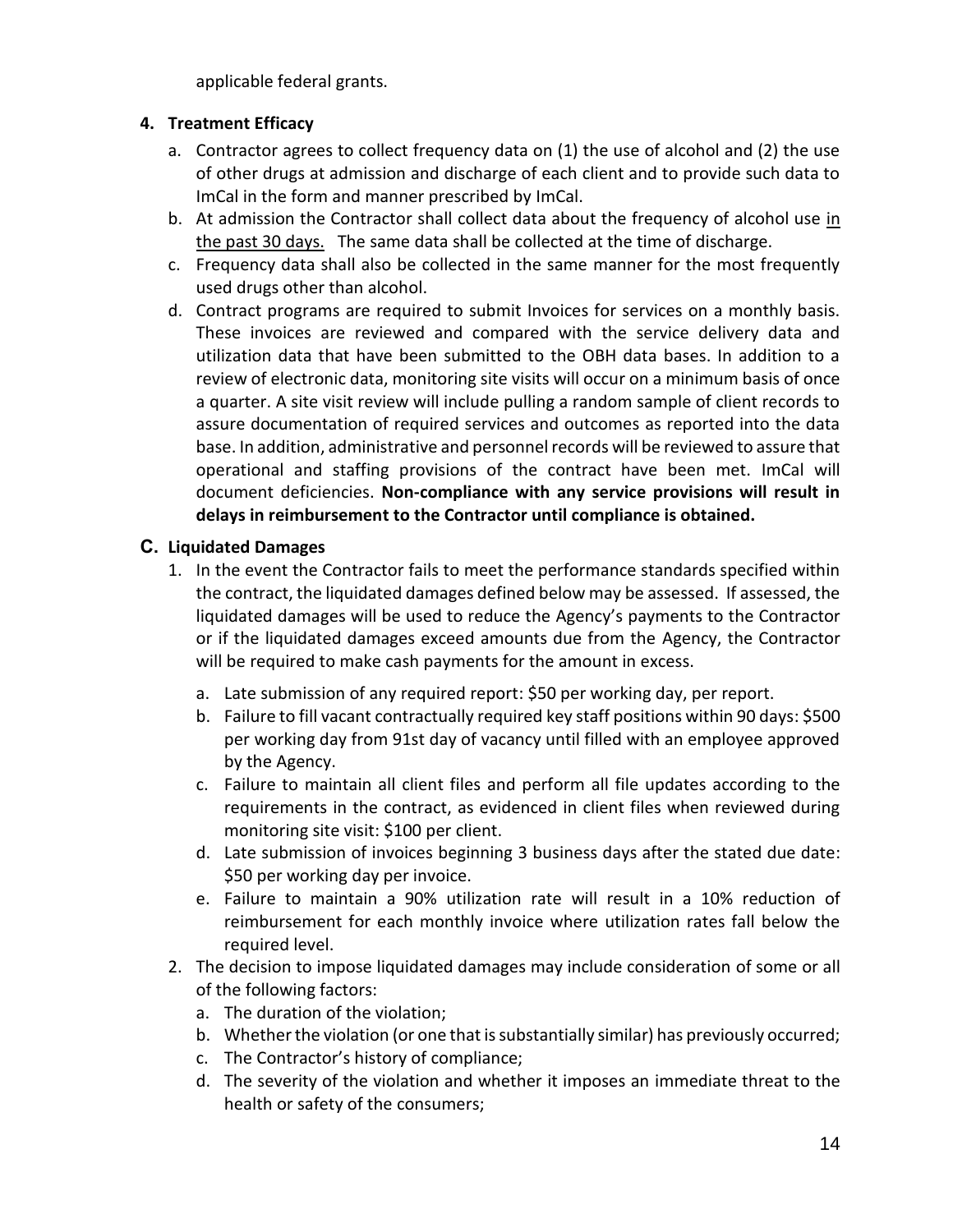e. The "good faith" exercised by the Contractor in attempting to stay in compliance.

# **D. Fraud and Abuse**

- 1. The Contractor shall have internal controls and policies and procedures in place that are designed to prevent, detect, and report known or suspected fraud and abuse activities.
- 2. Such policies and procedures must be in accordance with state and federal regulations. Contractor shall have adequate staffing and resources to investigate unusual incidents and develop and implement corrective action plans to assist the Contractor in preventing and detecting potential fraud and abuse activities.

## **E. Technical Requirements**

The Contractor must maintain hardware and software compatible with current DHH requirements, which are as follows:

- IBM compatible PC
- Intel Core i5 or equivalent (or compatible successors)
- 4 Gig of RAM memory (minimum)
- Enough spare USB ports to accommodate thumb drives, etc.
- 250GB Hard Drive (minimum)
- Ethernet LAN interface for laptop and desktop PCs
- 19" WXGA Digital Flat Panel LCD monitor with DVI (minimum)
- Printer compatible with hardware and software required
- High speed internet with email
- DVD/CD ROM
- Windows 7, SP1 or later version of operating system (minimum)
- Windows Internet Explorer 8.0 (or later)
- Microsoft Office 2007 or later
- Appropriate firewalls for internet security
- Compliant with industry-standard physical and procedural safeguards for confidential information (NIST 800-53A, ISO 17788, etc.).

## **F. Subcontracting**

The contractor shall not contract with any other party for furnishing any of the work and professional services required by the contract without the express prior written approval of the Agency. The contractor shall not substitute any subcontractor without the prior written approval of the Agency. For subcontractor(s), before commencing work, the contractor will provide letters of agreement, contracts or other forms of commitment which demonstrates that all requirements pertaining to the contractor will be satisfied by all subcontractors through the following:

- 1. The subcontractor(s) will provide a written commitment to accept all contract provisions.
- 2. The subcontractor(s) will provide a written commitment to adhere to an established system of accounting and financial controls adequate to permit the effective administration of the contract.

## **G. Insurance Requirements**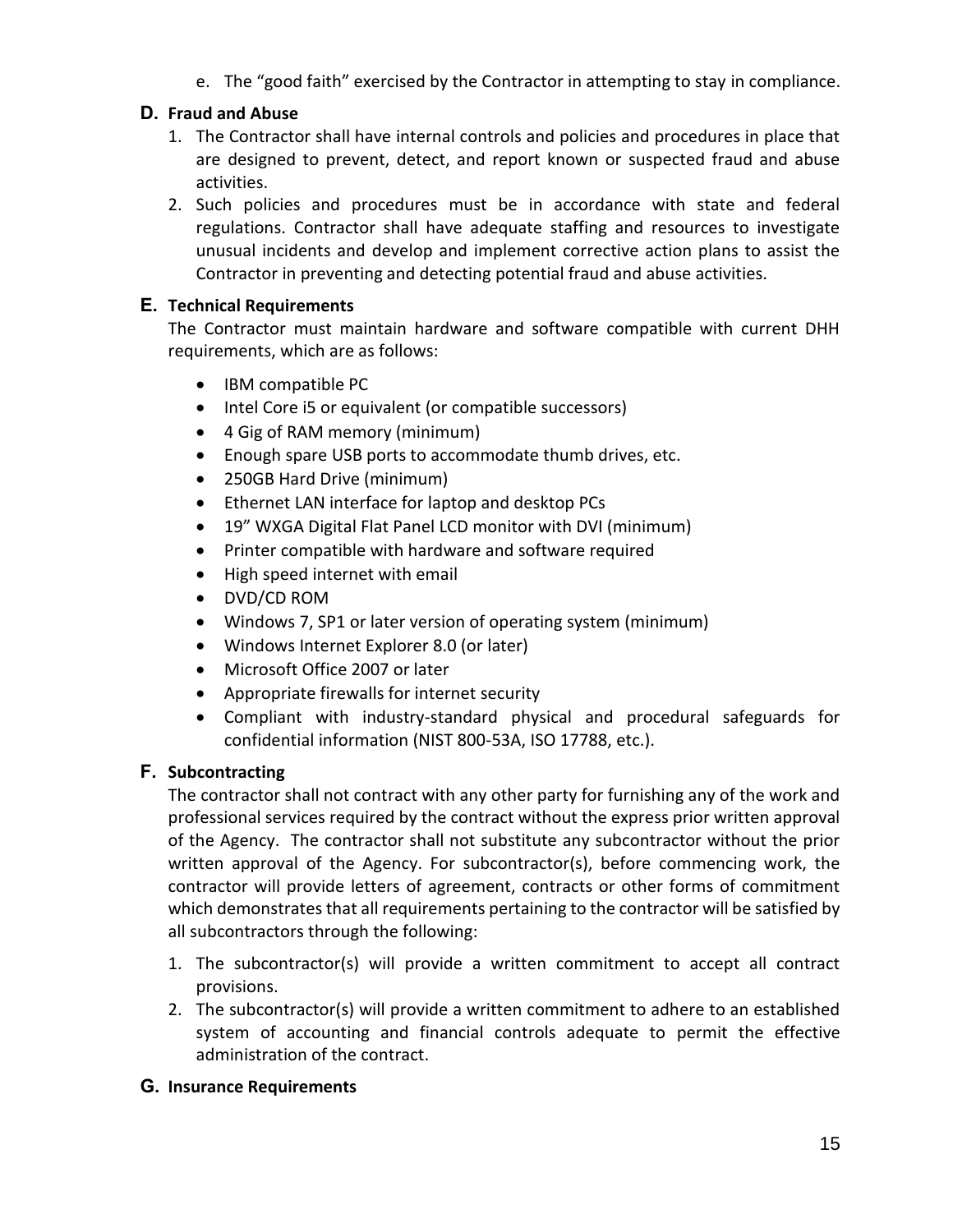Insurance shall be placed with insurers with an A.M. Best's rating of no less than A-: VI. This rating requirement shall be waived for Worker's Compensation coverage only.

#### **1. Contractor's Insurance**

The Contractor shall not commence work under this contract until it has obtained all insurance required herein. Certificates of Insurance, fully executed by officers of the Insurance Company shall be filed with the Agency for approval. The Contractor shall not allow any subcontractor to commence work on subcontract until all similar insurance required for the subcontractor has been obtained and approved. If so requested, the Contractor shall also submit copies of insurance policies for inspection and approval of the Agency before work is commenced. Said policies shall not be canceled, permitted to expire, or be changed without thirty (30) day notice in advance to the Agency and consented to by the Agency in writing and the policies shall so provide.

## **2. Compensation Insurance**

Before any work is commenced, the Contractor shall obtain and maintain during the life of the contract, Workers' Compensation Insurance for all of the Contractor's employees employed to provide services under the contract. In case any work is sublet, the Contractor shall require the subcontractor similarly to provide Workers' Compensation Insurance for all the latter's employees, unless such employees are covered by the protection afforded by the Contractor. In case any class of employees engaged in work under the contract at the site of the project is not protected under the Workers' Compensation Statute, the Contractor shall provide for any such employees, and shall further provide or cause any and all subcontractors to provide Employer's Liability Insurance for the protection of such employees not protected by the Workers' Compensation Statute.

## **3. Commercial General Liability Insurance**

The Contractor shall maintain during the life of the contract such Commercial General Liability Insurance which shall protect Contractor, the Department, and any subcontractor during the performance of work covered by the contract from claims or damages for personal injury, including accidental death, as well as for claims for property damages, which may arise from operations under the contract, whether such operations be by the Contractor or by a subcontractor, or by anyone directly or indirectly employed by either of them, or in such a manner as to impose liability to the Agency. Such insurance shall name the Agency as additional insured for claims arising from or as the result of the operations of the Contactor or its subcontractors. In the absence of specific regulations, the amount of coverage shall be as follows: Commercial General Liability Insurance, including bodily injury, property damage and contractual liability, with combined single limits of \$1,000,000.

# **4. Insurance Covering Special Hazards**

Special hazards as determined by the Agency shall be covered by rider or riders in the Commercial General Liability Insurance Policy or policies herein elsewhere required to be furnished by the Contractor, or by separate policies of insurance in the amounts as defined in any Special Conditions of the contract included therewith.

## **5. Licensed and Non-Licensed Motor Vehicles**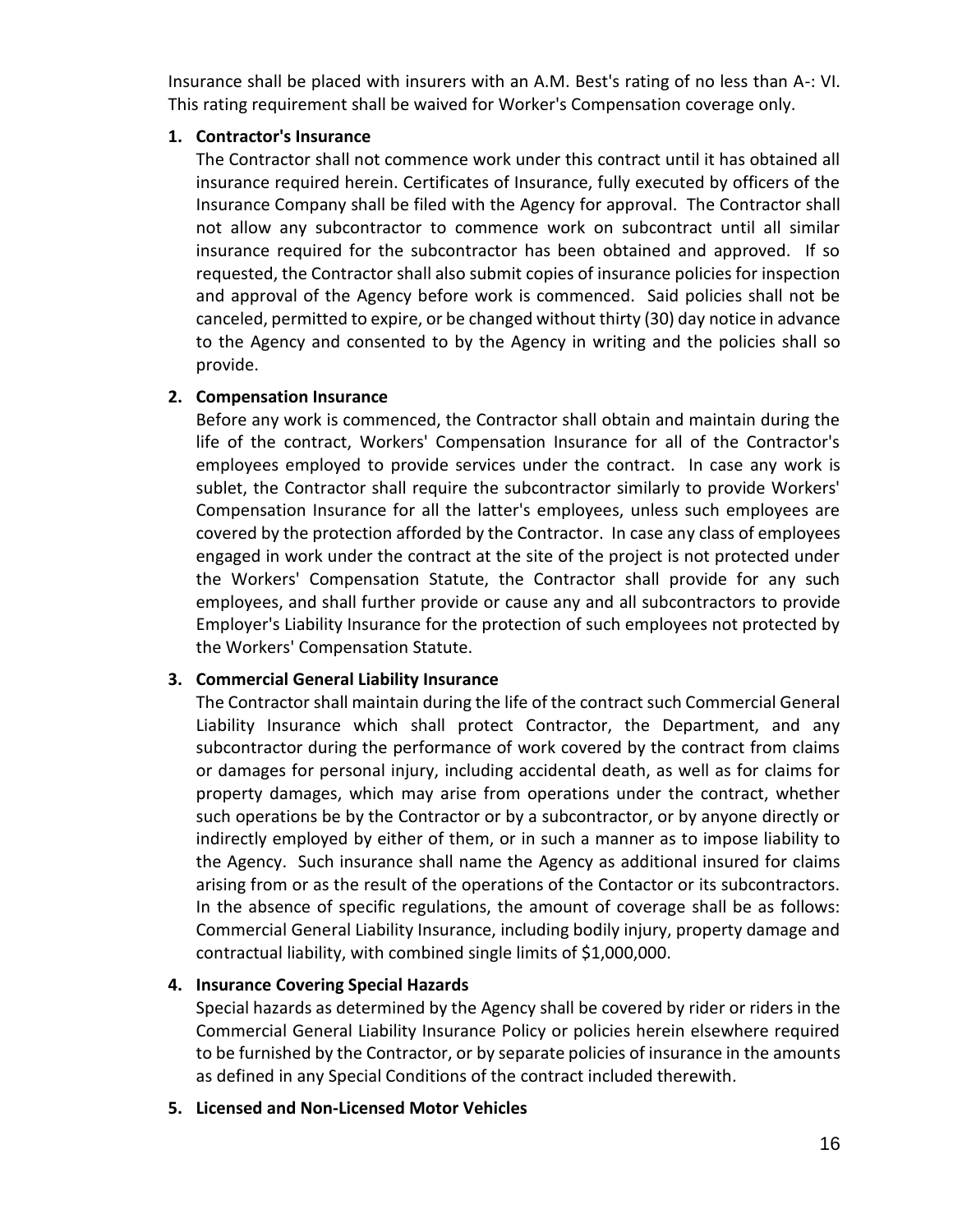The Contractor shall maintain during the life of the contract, Automobile Liability Insurance in an amount not less than combined single limits of \$1,000,000 per occurrence for bodily injury/property damage. Such insurance shall cover the use of any non-licensed motor vehicles engaged in operations within the terms of the contract on the site of the work to be performed thereunder, unless such coverage is included in insurance elsewhere specified.

## **6. Subcontractor's Insurance**

The Contractor shall require that any and all subcontractors, which are not protected under the Contractor's own insurance policies, take and maintain insurance of the same nature and in the same amounts as required of the Contractor.

## **H. Resources Available to Contractor**

ImCal Administration will have an assigned staff member who will be responsible for primary oversight of the contract. This individual will schedule meetings to discuss progress of activities and problems identified.

## **I. Contact Personnel**

All work performed by the contract will be monitored by the contract monitor:

Laurie Hebert Imperial Calcasieu Human Services Authority Administrative Division 3505 5<sup>th</sup> Avenue Suite B Lake Charles, LA 70607 (337)475-3100 (337)475-3105 [laurie.hebert@la.gov](mailto:laurie.hebert@la.gov)

# **J. Term of Contract**

The contract shall commence on or near the date approximated in the Schedule of Events. The term of this contract is for a period of thirty-six (36) months, contingent upon contractor performance, and availability of funding. The continuation of this contract is contingent upon the appropriation of funds by the legislature to fulfill the requirements of the contract.

# **K. Payment**

The contractor shall submit deliverables in accordance with established timelines and shall submit itemized invoices monthly or as defined in the contract terms. Payment of invoices is subject to approval of the ImCal HSA Executive Director or designee.

# **III. PROPOSALS**

# **A. General Information**

This section outlines the provisions which govern determination of compliance of each proposer's response to the RFP. The Agency shall determine, at its sole discretion, whether or not the requirements have been reasonably met. Omissions of required information shall be grounds for rejection of the proposal by the Agency.

# **B. Contact After Solicitation Deadline**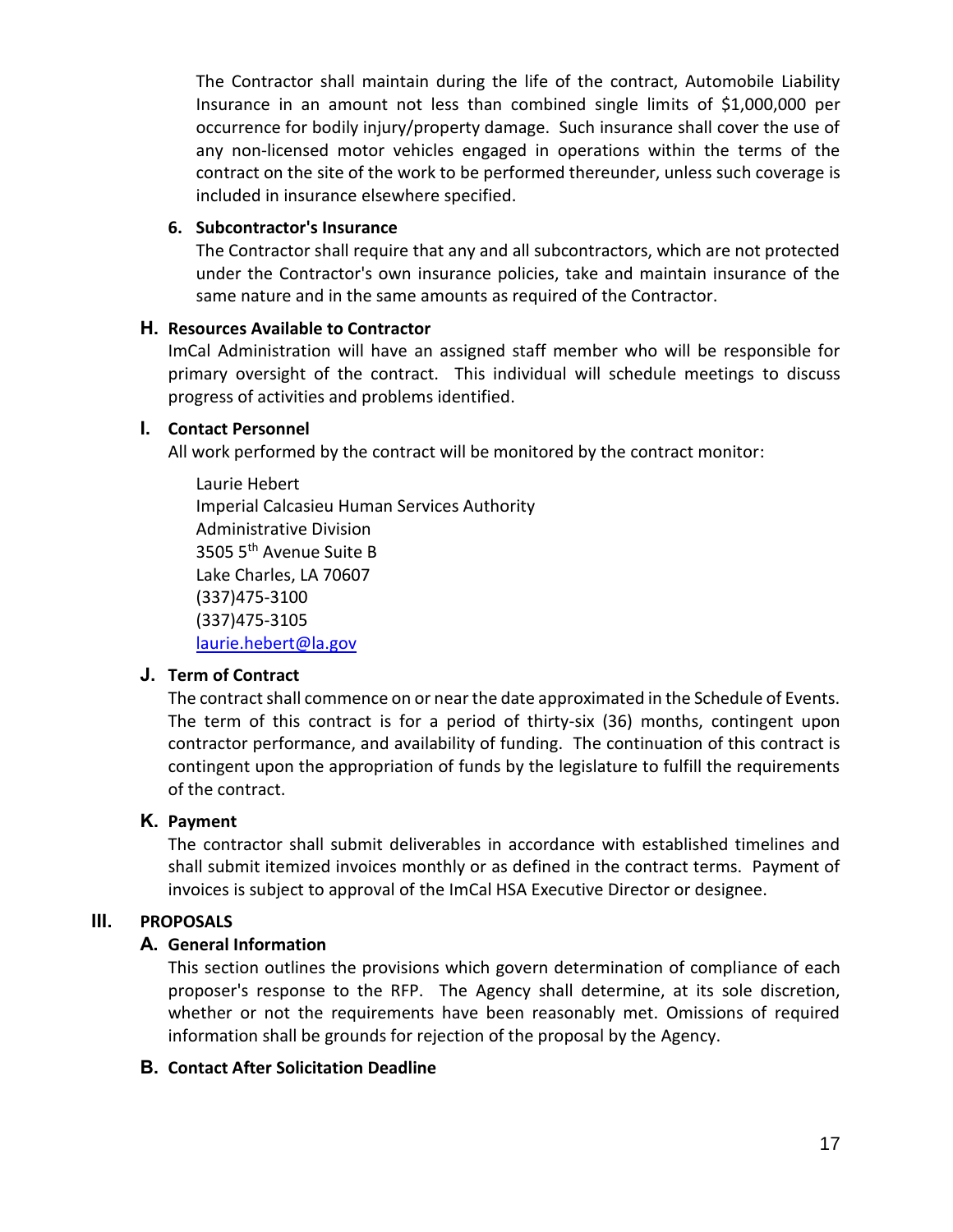After the date for receipt of proposals, no proposer-initiated contact relative to the solicitation will be allowed between the proposers and the Agency until an award is made.

## **C. Code of Ethics**

Proposers are responsible for determining that there will be no conflict or violation of the Ethics Code if their company is awarded the contract. The Louisiana Board of Ethics is the only entity that can officially rule on ethics issues.

## **D. Rejection and Cancellation**

Issuance of this solicitation does not constitute a commitment by ImCal to award a contract or contracts. The Agency reserves the right to reject all proposals received in response to this solicitation.

In accordance with the provisions of R.S. 39:2182, in awarding contracts after August 15, 2010, any public entity is authorized to reject a proposal or bid from, or not award the contract to, a business in which any individual with an ownership interest of five percent or more, has been convicted of, or has entered a plea of guilty or nolo contendere to any state felony or equivalent federal felony crime committed in the solicitation or execution of a contract or bid awarded under the laws governing public contracts under the provisions of Chapter 10 of Title 38 of the Louisiana Revised Statutes of 1950, professional, personal, consulting, and social services procurement under the provisions of Chapter 16 of this Title, or the Louisiana Procurement Code under the provisions of Chapter 17 of this Title.

## **E. Award Without Discussion**

The ImCal HSA Executive Director reserves the right to make an award without presentations by proposers or further discussion of proposals received.

# **F. Assignments**

Any assignment, pledge, joint venture, hypothecation of right or responsibility to any person, firm or corporation should be fully explained and detailed in the proposal. Information as to the experience and qualifications of proposed subcontractors or joint ventures should be included in the proposal. In addition, written commitments from any subcontractors or joint ventures should be included as part of the proposal.

# **G. Proposal Cost**

The proposer assumes sole responsibility for any and all costs associated with the preparation and reproduction of any proposal submitted in response to this RFP, and shall not include this cost or any portion thereof in the proposed contract price

## **H. Errors and Omissions**

The Agency reserves the right to make corrections due to minor errors of proposer identified in proposals by State or the proposer. The State, at its option, has the right to request clarification or additional information from proposer.

# **I. Ownership of Proposal**

All proposals become the property of the Agency and will not be returned to the proposer. The Agency retains the right to use any and all ideas or adaptations of ideas contained in any proposal received in response to this solicitation. Selection or rejection of the offer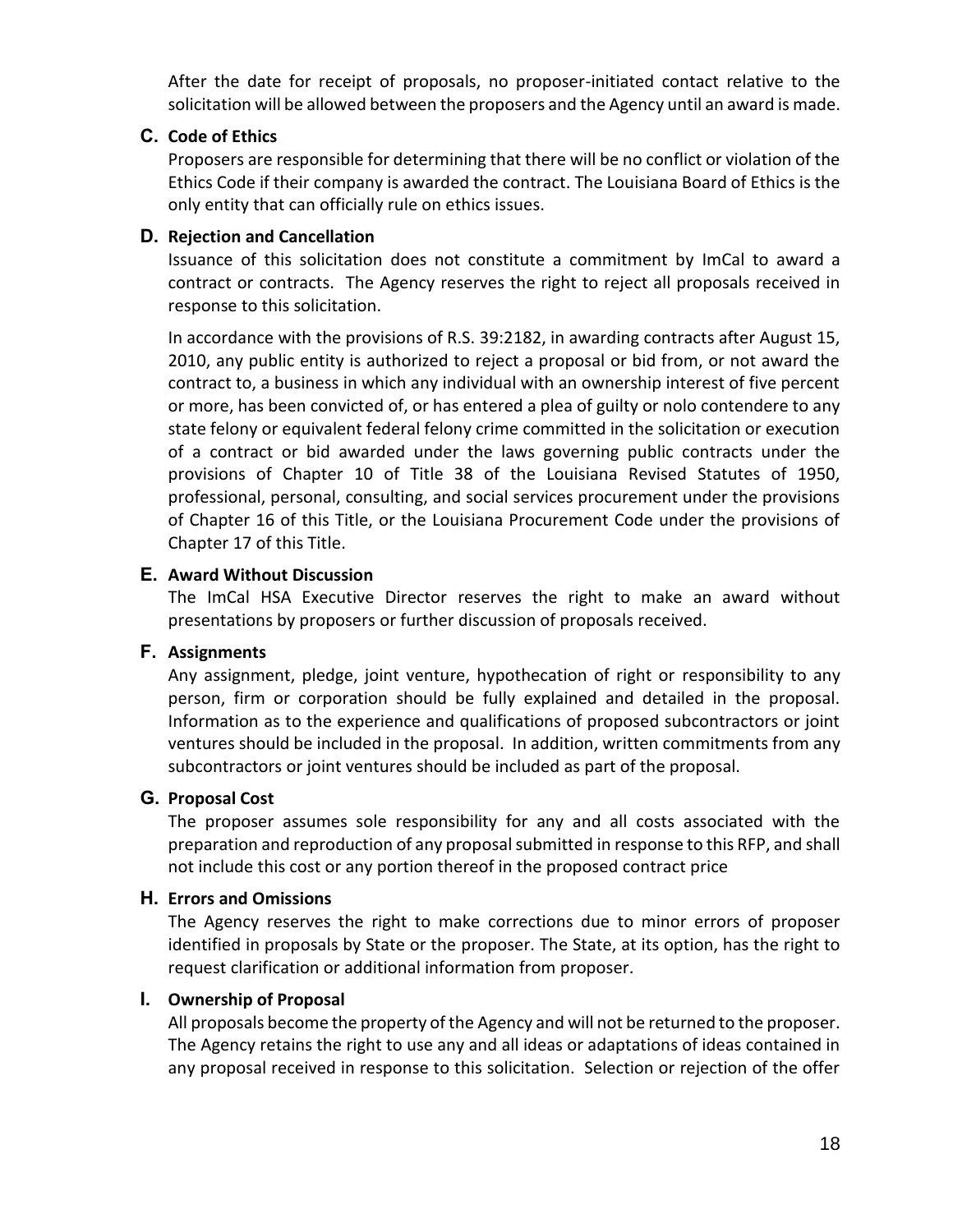will not affect this right. Once a contract is awarded, all proposals will become subject to the Louisiana Public Records Act.

## **J. Procurement Library/Resources Available To Proposer**

- Licensing standards [www.dhh.louisiana.gov/offices/?ID=112](file://DHH-ISB-FS01/User%20Folders/gschum/My%20Documents/Drive%20(H)/CONTRACT/INPATIENT%20Privatization/www.dhh.louisiana.gov/offices/%3fID=112)
- American Society of Addiction Medicine [www.asam.org](file://DHH-ISB-FS01/User%20Folders/gschum/My%20Documents/Drive%20(H)/CONTRACT/INPATIENT%20Privatization/www.asam.org)
- DHH/Behavioral Health link [www.dhh.la.gov](http://www.dhh.la.gov/)
- DHH/BH/BHPartnership Services Manual-Version 7 [www.dhh.la.gov](http://www.dhh.la.gov/)

#### **K. Proposal Submission**

- 1. All proposals must be received by the due date and time indicated on the Schedule of Events. Proposals received after the due date and time will not be considered. It is the sole responsibility of each proposer to assure that its proposal is delivered at the specified location prior to the deadline. Proposals which, for any reason, are not so delivered will not be considered.
- 2. Proposer **shall** submit one (1) original hard copy (The Certification Statement must have original signature signed in ink) and should submit one (1) electronic copy (cd or flash drive) of the entire proposal. No facsimile or emailed proposals will be accepted. The cost proposal and financial statements should be submitted separately from the technical proposal; however, for mailing purposes, all packages may be shipped in one container.
- 3. Proposals must be submitted via U.S. mail, courier or hand delivered to: Paul Duguid Chief Financial Officer 3505 5<sup>th</sup> Avenue, Suite B Lake Charles, LA 70605

## **L. Proprietary and/or Confidential Information**

1. Pursuant to the Louisiana Public Records Act (La. R.S. 44.1 et. seq.), all public proceedings, records, contracts, and other public documents relating to this RFP shall be open to public inspection. Proposers should refer to the Louisiana Public Records Act for further clarification.

## **M. Proposal Format**

- 1. An item-by-item response to the Request for Proposals is requested.
- 2. There is no intent to limit the content of the proposals, and proposers may include any additional information deemed pertinent. Emphasis should be on simple, straightforward and concise statements of the proposer's ability to satisfy the requirements of the RFP.

#### **N. Requested Proposal Outline:**

- Introduction/Administrative Data
- Work Plan/Project Execution
- Relevant Corporate Experience
- Personnel Qualifications
- Additional Information
- Corporate Financial Condition
- Cost and Pricing Analysis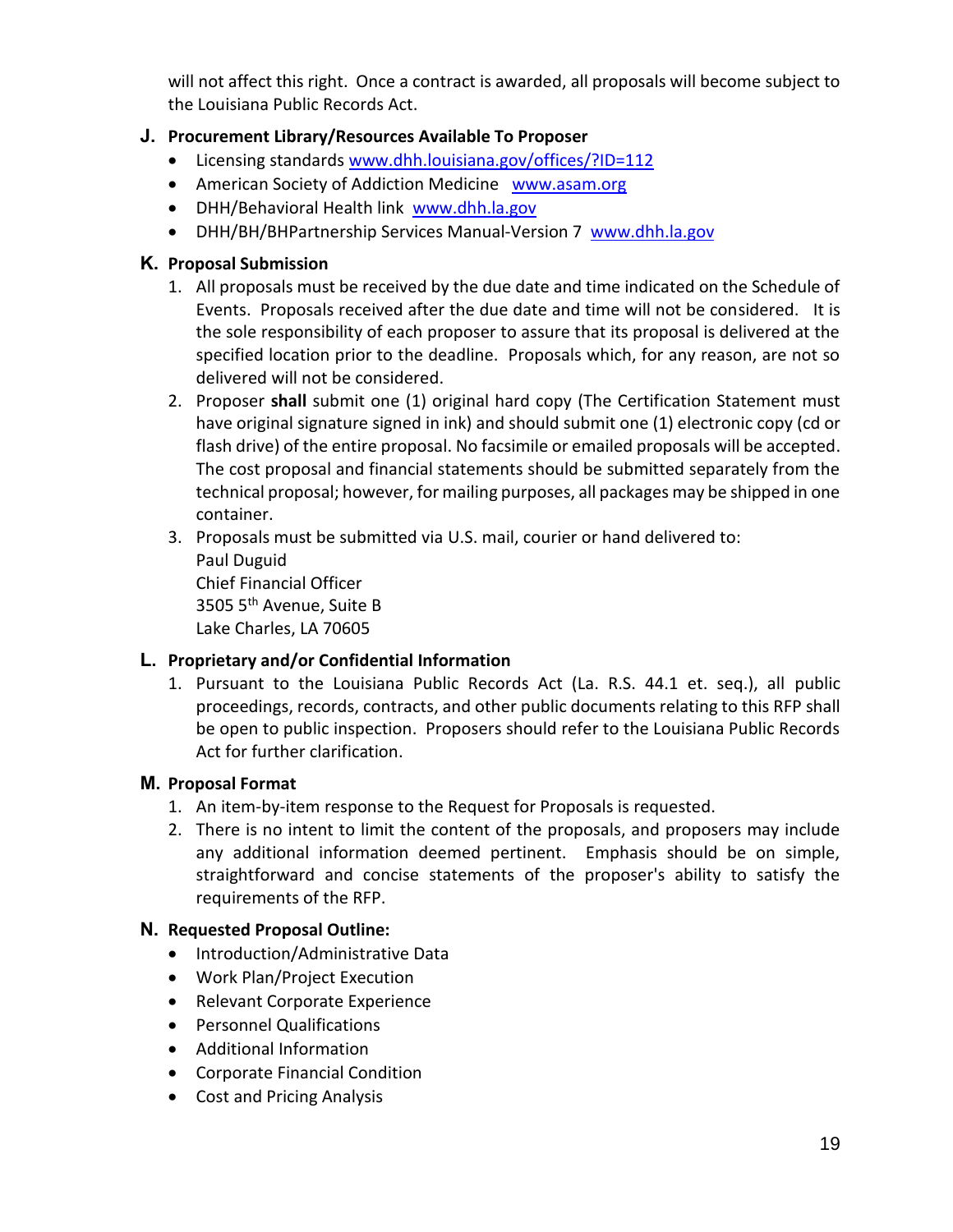# **O. Proposal Content**

# **1. Quality and Timeliness**

a. Proposals should include information that will assist the Agency in determining the level of quality and timeliness that may be expected. The Agency shall determine, at its sole discretion, whether or not the RFP provisions have been reasonably met. The proposal should describe the background and capabilities of the proposer, give details on how the services will be provided, and shall include a breakdown of proposed costs. Work samples may be included as part of the proposal.

# **2. Compliance**

a. Proposals should address how the proposer intends to assume complete responsibility for timely performance of all contractual responsibilities in accordance with federal and state laws, regulations, policies, and procedures.

# **3. Approach**

a. Proposals should define proposer's functional approach in providing services and identify the tasks necessary to meet the RFP requirements of the provision of services, as outlined in Section II.

# **4. Introduction/Administrative Data**

- a. The introductory section should contain summary information about the proposer's organization. This section should state proposer's knowledge and understanding of the needs and objectives of ImCal Administration as related to the scope of this RFP. It should further cite its ability to satisfy provisions of the Request for Proposal.
- b. This introductory section should include a description of how the proposer's organizational components communicate and work together in both an administrative and functional capacity from the top down. This section should contain a brief summary setting out the proposer's management philosophy including, but not limited to, the role of Quality Control, Professional Practices, Supervision, Distribution of Work and Communication Systems. This section should include an organizational chart displaying the proposer's overall structure.
- c. This section should also include the following information:
	- i. Location of Administrative Office with Full Time Personnel, include all office locations (address) with full time personnel.
	- ii. Name and address of principal officer;
	- iii. Name and address for purpose of issuing checks and/or drafts;
	- iv. For corporations, a statement listing name(s) and address(es) of principal owners who hold five percent interest or more in the corporation.
	- v. If out-of-state proposer, give name and address of local representative; if none, so state;
	- vi. If any of the proposer's personnel named is a current or former Louisiana state employee, indicate the Agency where employed, position, title, termination date, and social security number;
	- vii. If the proposer was engaged by DHH or Agency within the past twentyfour (24) months, indicate the contract number and/or any other information available to identify the engagement; if not, so state; and
	- viii. Proposer's state and federal tax identification numbers..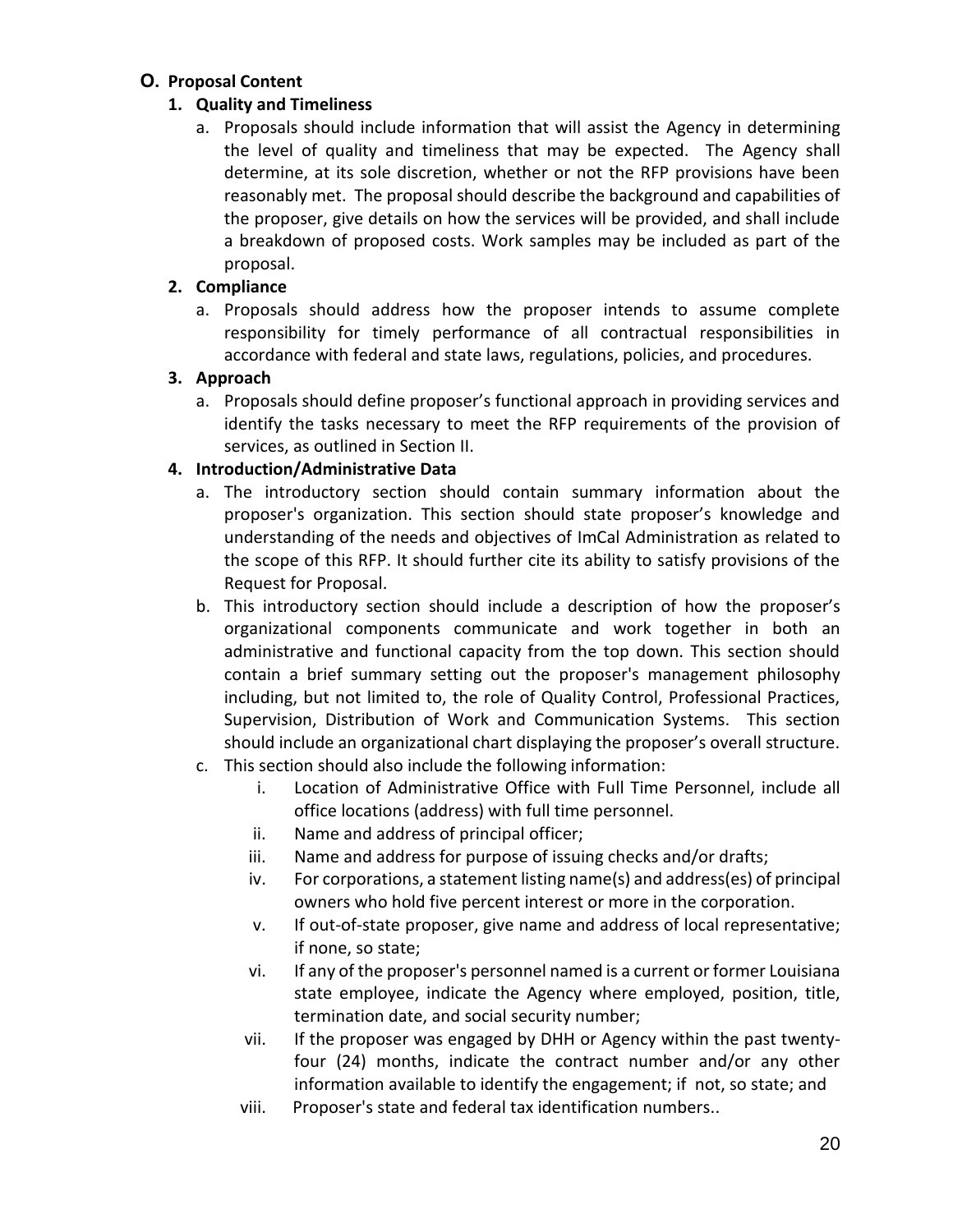- ix. Veteran/Hudson Initiative: Proposer should demonstrate participation in Veteran Initiative and Hudson Initiative Small Entrepreneurships or explanation if not applicable. (See Attachment I)
- d. The following information **must** be included in the proposal:
	- i. Certification Statement: The proposer must sign and submit an original Certification Statement (See Attachment II).

## **5. Work Plan/Project Execution**

The proposer should articulate an understanding of, and ability to effectively implement services as outlined within Section II of the RFP. In this section the proposer should state the approach it intends to use in achieving each objective of the project as outlined, including a project work plan and schedule for implementation. In particular, the proposer should:

- a. Provide a written explanation of the organizational structures of both operations and program administration, and how those structures will support service implementation. Individual components should include plans for supervision, training, technical assistance, as well as collaboration as appropriate.
- b. Provide a strategic overview including all elements to be provided.
- c. Demonstrate an ability to hire staff with the necessary experience and skill set that will enable them to effectively meet the needs of consumers served.
- d. Demonstrate an understanding of, and ability to implement, the various types of organizational strategies to be integrated within the day to day operations, which are critical in organizing their functioning and maximizing productivity.
- e. Demonstrate knowledge of services to be provided and effective strategies to achieve objectives and effective service delivery.
- f. Describe approach and strategy for project oversight and management.
- g. Articulate the need for, and the ability to implement, a plan for continuous quality improvement; this includes (but is not limited to) reviewing the quality of services provided and staff productivity.
- h. Demonstrate an understanding of and ability to implement data collection as needed.
- i. Explain processes that will be implemented in order to complete all tasks and phases of the project in a timely manner, as outlined within Section II.
- j. Articulate the ability to develop and implement an All Hazards Response plan in the event of an emergency event.
- k. Refer to specific documents and reports that can be produced as a result of completing tasks, to achieve the requested deliverables.
- l. Identify all assumptions or constraints on tasks.
- m. Discuss what flexibility exists within the work plan to address unanticipated problems which might develop during the contract period.
- n. If the proposer intends to subcontract for portions of the work, include specific designations of the tasks to be performed by the subcontractor.
- o. Document procedures to protect the confidentiality of records in DHH databases, including records in databases that may be transmitted electronically via e-mail or the Internet.
- **6. Relevant Corporate Experience**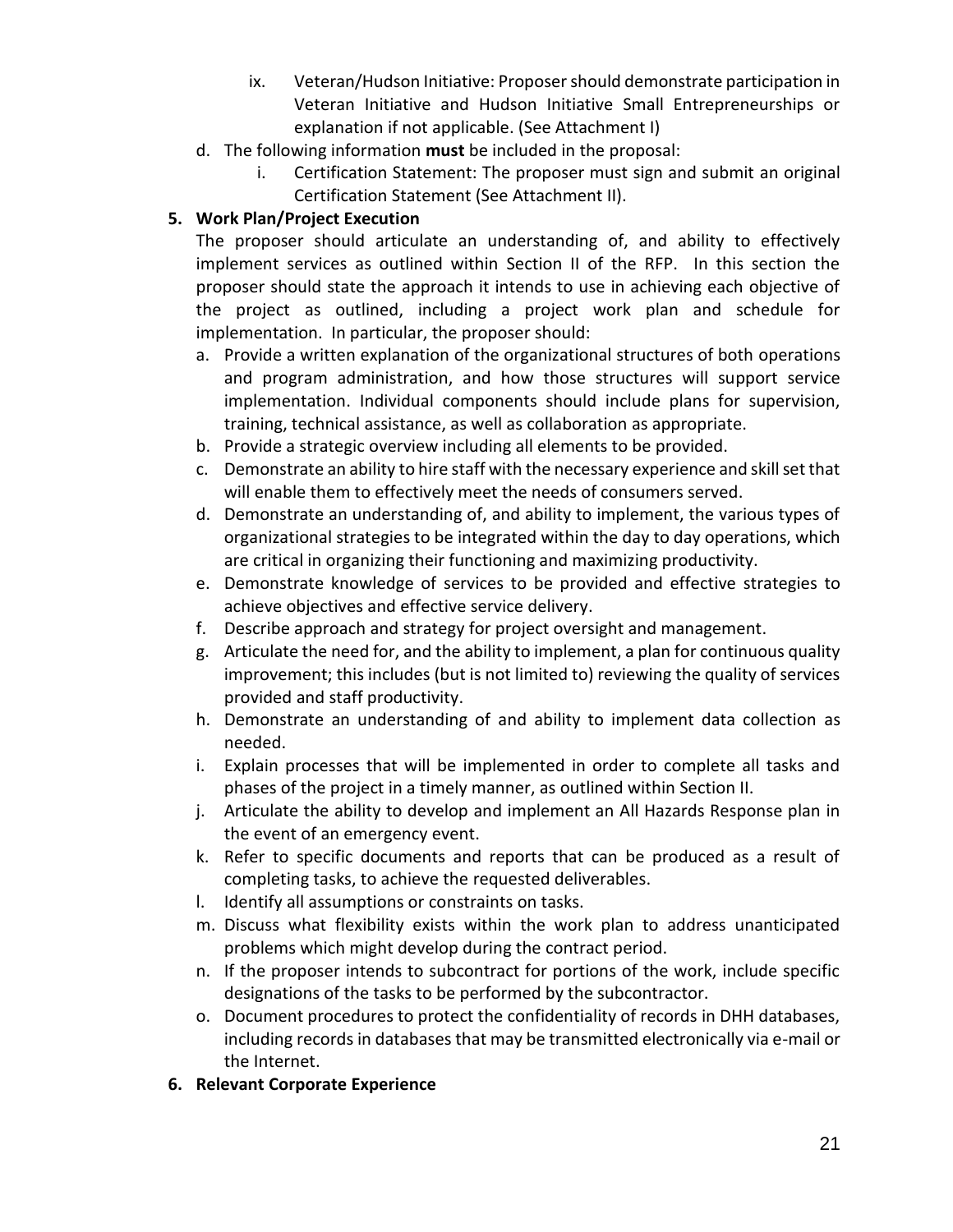- a. The proposal should indicate the proposer's firm has a record of prior successful experience in the implementation of the services sought through this RFP. Proposers should include statements specifying the extent of responsibility on prior projects and a description of the projects scope and similarity to the projects outlined in this RFP. All experience under this section should be in sufficient detail to allow an adequate evaluation by the Agency. The proposer should have, within the last 24 months implemented a similar type project. Proposers should give at least two customer references for projects implemented in at least the last 24 months. References shall include the name, email address and telephone number of each contact person.
- b. In this section, a statement of the proposer's involvement in litigation that could affect this work should be included. If no such litigation exists, proposer should so state.

## **7. Personnel Qualifications**

- a. The purpose of this section is to evaluate the relevant experience, resources, and qualifications of the proposed staff to be assigned to this project. The experience of proposer's personnel in implementing similar services to those to be provided under this RFP will be evaluated. The adequacy of personnel for the proposed project team will be evaluated on the basis of project tasks assigned, allocation of staff, professional skill mix, and level of involvement of personnel.
- b. Proposers should state job responsibilities, workload and lines of supervision. An organizational chart identifying individuals and their job titles and major job duties should be included. The organizational chart should show lines of responsibility and authority.
- c. Job descriptions, including the percentage of time allocated to the project and the number of personnel should be included and should indicate minimum education, training, experience, special skills and other qualifications for each staff position as well as specific job duties identified in the proposal. Job descriptions should indicate if the position will be filled by a sub-contractor.
- d. Key personnel and the percentage of time directly assigned to the project should be identified.
- e. Résumés of all known personnel should be included. Resumes of proposed personnel should include, but not be limited to:
	- Experience with proposer,
	- Previous experience in projects of similar scope and size.
	- Educational background, certifications, licenses, special skills, etc.
- f. If subcontractor personnel will be used, the proposer should clearly identify these persons, if known, and provide the same information requested for the proposer's personnel.

## **8. Additional Information**

As an appendix to its proposal, if available, proposers should provide copies of any policies and procedures manuals applicable to this contract, inclusive of organizational standards or ethical standards. This appendix should also include a copy of proposer's All Hazards Response Plan, if available.

**9. Corporate Financial Condition**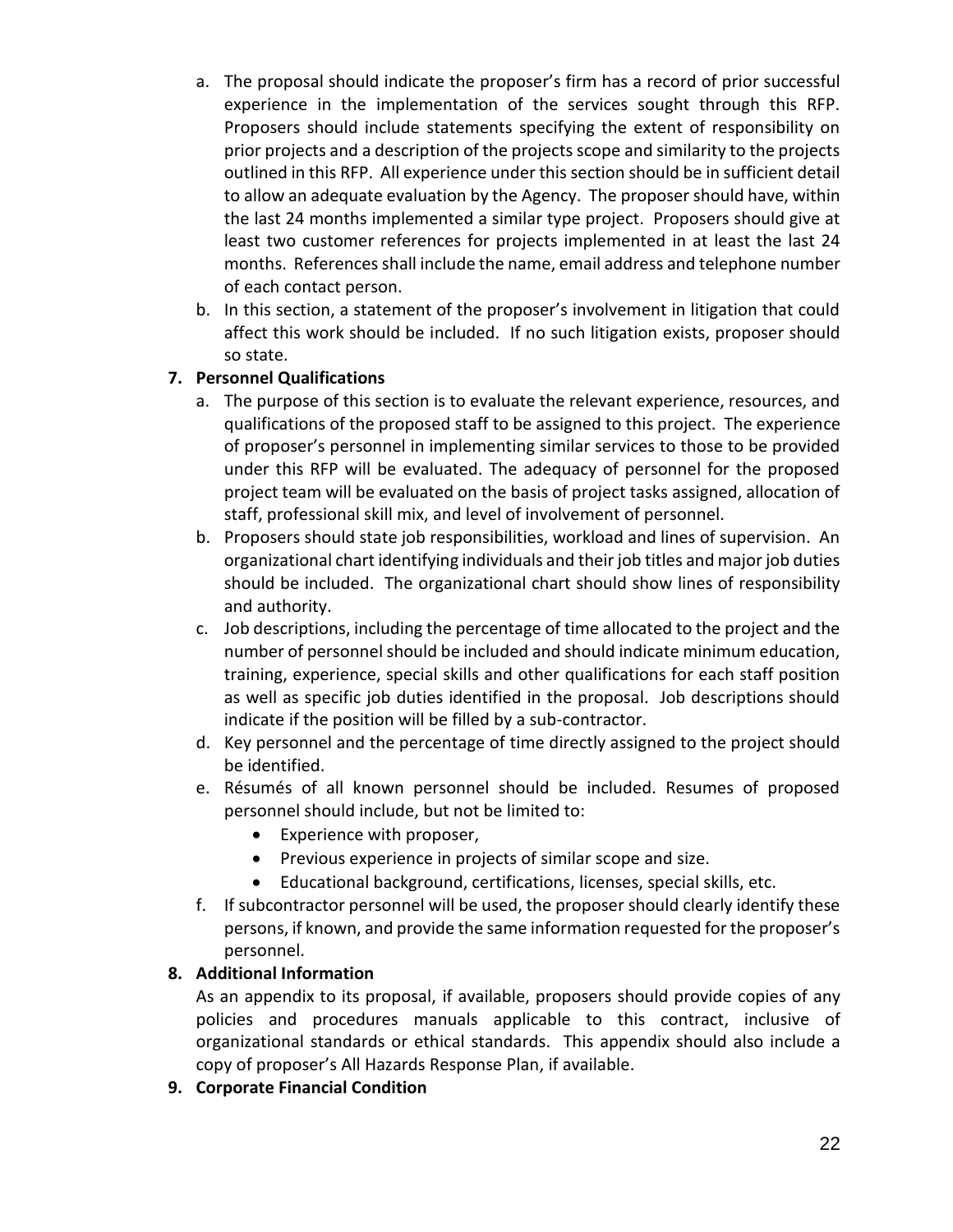- a. The organization's financial solvency will be evaluated. The proposer's ability to demonstrate adequate financial resources for performance of the contract or the ability to obtain such resources as required during performance under this contract will be considered.
- b. Proposal should include for each of the last three (3) years, copies of financial statements, preferably audited, including at least a balance sheet and profit and loss statement, or other appropriate documentation which would demonstrate to the Department the proposer's financial resources sufficient to conduct the project.

# **P. Evaluation Criteria**

The following criteria will be used to evaluate proposals:

- 1. Evaluations will be conducted by a Proposal Review Committee.
- 2. Evaluations of financial statements will be conducted by a member of the ImCal Fiscal Division.
- 3. Scoring will be based on a 1 to 5 scale, with 1 indicating "exceptional" and 5 indicating "unresponsive to RFP." The proposal with the lowest ranked score will be recommended for award.
- 4. Cost Evaluation: As this is a per diem contract with identified per diem rates, cost will not be a factor in scoring.

# **Q. Onsite Presentations**

Not required for this RFP.

# **R. Announcement of Award**

The Agency will award the contract to the proposer with the highest ranked proposal and deemed to be in the best interest of the Agency. All proposers will be notified of the contract award. The Agency will notify the successful proposer and proceed to negotiate contract terms.

# **IV. CONTRACTUAL INFORMATION**

- A. The contract between Agency and the Contractor shall include the standard Agency contract form and provisions, including a negotiated scope of work, the RFP and its amendments and addenda, and the Contractor's proposal.
- B. Mutual Obligations and Responsibilities: The state requires that the mutual obligations and responsibilities of the Agency and the successful proposer be recorded in a written contract. While final wording will be resolved at contract time, the intent of the standard provisions will not be altered and will include all provisions as specified in the Agency contract from.
- C. In addition, to terms of the contract and supplements, the following will be incorporated into the contract awarded through this RFP:
	- 1. Personnel Assignments: The Contractor's key personnel assigned to this contract may not be replaced without the written consent of the Agency. Such consent shall not be unreasonably withheld or delayed provided an equally qualified replacement is offered. Key personnel for these purposes will be determined during contract negotiation.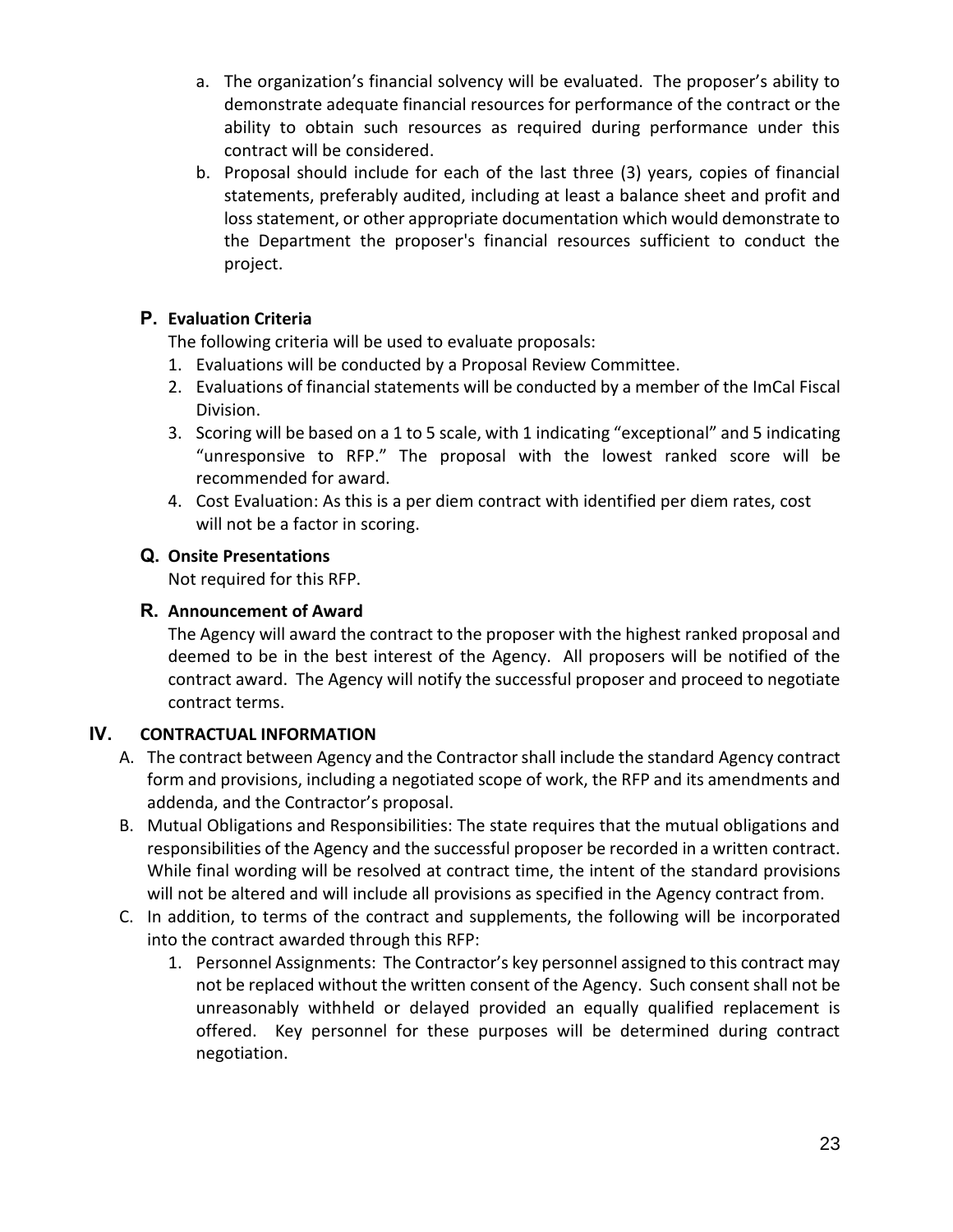- 2. Force Majeure: The contractor and the Agency are excused from performance under contract for any period they may be prevented from performance by an act of nature, strike, war, civil disturbance, epidemic or court order.
- 3. Order of Precedence: The contract shall, to the extent possible, be construed to give effect to all provisions contained therein; however, where provisions conflict, the intent of the parties shall be determined by giving a first priority to provisions of the contract excluding the RFP and the proposal; second priority to the provisions of the RFP; and third priority to the provisions of the proposal.
- 4. Entire Agreement: This contract, together with the RFP and addenda issued thereto by the Agency, the proposal submitted by the contractor in response to the Agency's RFP, and any exhibits specifically incorporated herein by reference constitute the entire agreement between the parties with respect o the subject matter.
- 5. Board Resolution/Signature Authority: The contractor, if a corporation, shall secure and attach to the contract a formal Board Resolution indicating the signatory to the contract is a corporate representative and authorized to sign said contract.
- 6. Warranty to Comply with State and Federal Regulations: The contractor shall warrant that it shall comply with all state and federal regulations as they exist at the time of the contract or as subsequently amended.
- 7. Warranty of Removal of Conflict of Interest: The contractor shall warrant that it, its officers, and employees have no interest and shall not acquire any interest, direct or indirect, which conflicts in any manner or degree with the performance of services hereunder. The contractor shall periodically inquire of its officers and employees concerning such conflicts, and shall inform the Department promptly of any potential conflict. The contractor shall warrant that it shall remove any conflict of interest prior to signing the contract.
- 8. If the contractor is a corporation, the following requirement must be met prior to execution of the contract:
	- a. If a for-profit corporation whose stock is not publicly traded-the contractor must file a Disclosure of Ownership form with the Louisiana Secretary of State.
	- b. If the contractor is a corporation not incorporated under the laws of the State of Louisiana-the contractor must obtain a Certificate of Authority pursuant to R.S. 12:301-302 from the Louisiana Secretary of State.
	- c. The contractor must provide written assurance to the agency from contractor's legal counsel that the contractor is not prohibited by its articles of incorporation, bylaws or the laws under which it is incorporated from performing the services required under the contract.

Attachments:

- I. Veteran and Hudson Initiatives
- II. Certification Statement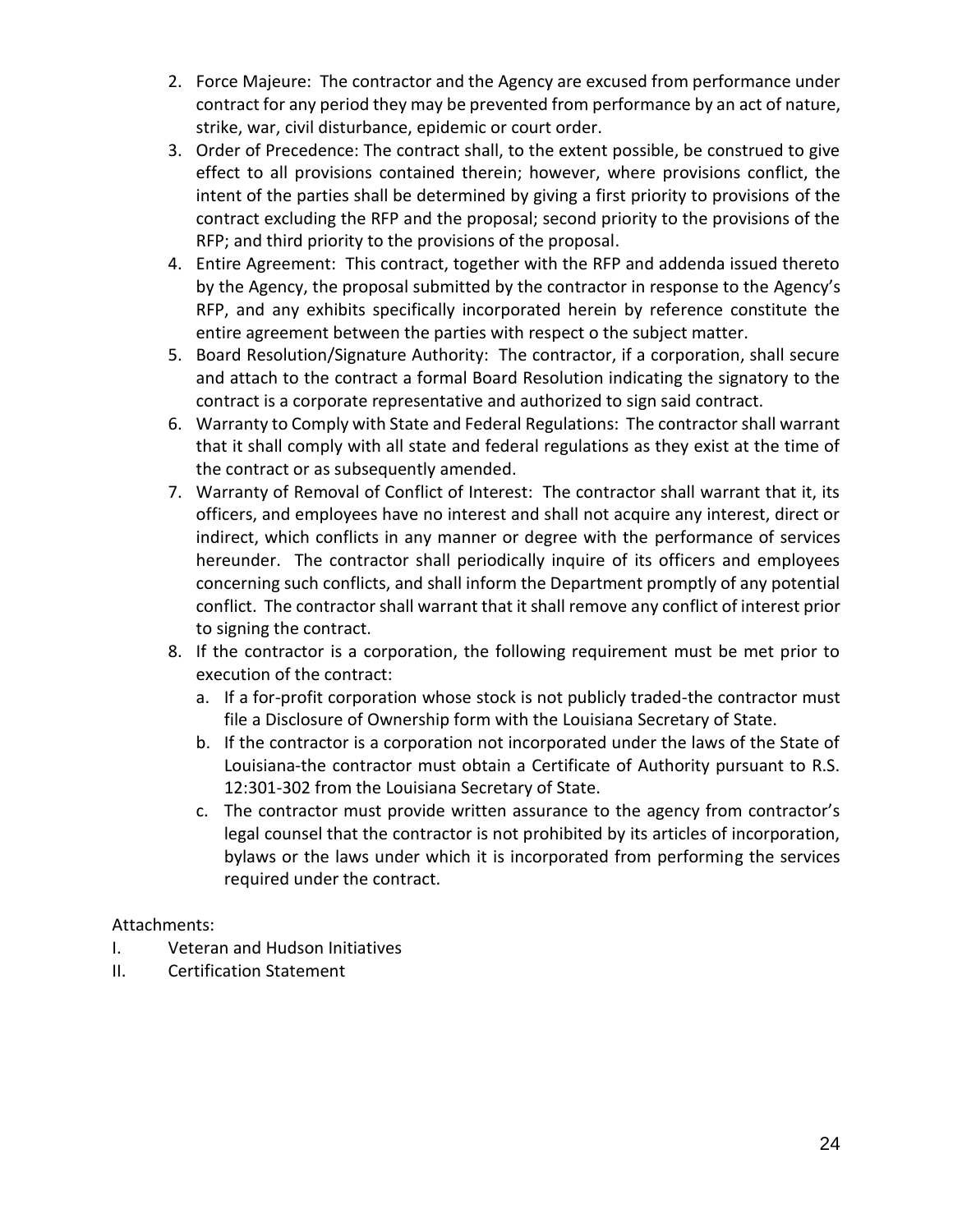#### **Minimum Required Language - Request For Proposal (RFP) Veteran-Owned and Service-Connected Small Entrepreneurships (Veteran Initiative) and Louisiana Initiative for Small Entrepreneurships (Hudson Initiative) Programs**

#### *Participation of Veteran Initiative and Hudson Initiative small entrepreneurships will be scored as part of the technical evaluation.*

The State of Louisiana Veteran and Hudson Initiatives are designed to provide additional opportunities for Louisiana-based small entrepreneurships (sometimes referred to as LaVet's and SE's respectively) to participate in contracting and procurement with the state. A certified Veteran-Owned and Service-Connected Disabled Veteran-Owned small entrepreneurship (LaVet) and a Louisiana Initiative for Small Entrepreneurships (Hudson Initiative) small entrepreneurship are businesses that have been certified by the Louisiana Department of Economic Development. All eligible vendors are encouraged to become certified. Qualification<br>
requirements
and
registion
requirements
registion
requirements
registion
registion
registion
registion
registion
registion
regis requirements and online certification are available at [https://smallbiz.louisianaforward.com/index\\_2.asp.](https://smallbiz.louisianaforward.com/index_2.asp)

Ten percent (10%) of the total evaluation points on this RFP are reserved for proposers who are themselves a certified Veteran or Hudson Initiative small entrepreneurship or who will engage the participation of one or more certified Veteran or Hudson Initiatives small entrepreneurships as subcontractors.

Reserved points shall be added to the applicable proposers' evaluation score as follows:

#### Proposer Status and Reserved Points

- Proposer is a certified small entrepreneurship: Full amount of the reserved points
- Proposer is not a certified small entrepreneurship but has engaged one or more certified small entrepreneurships to participate as subcontractors or distributors. Points will be allocated based on the following criteria:
	- o the number of certified small entrepreneurships to be utilized
	- $\circ$  the experience and qualifications of the certified small entrepreneurship(s)
	- $\circ$  the anticipated earnings to accrue to the certified small entrepreneurship(s)

If a proposer is not a certified small entrepreneurship as described herein, but plans to use certified small entrepreneurship(s), proposer shall include in their proposal the names of their certified Veteran Initiative or Hudson Initiative small entrepreneurship subcontractor(s), a description of the work each will perform, and the dollar value of each subcontract.

During the term of the contract and at expiration, the Contractor will also be required to report Veteran-Owned and Service-Connected Disabled Veteran-Owned and Hudson Initiative small entrepreneurship subcontractor or distributor participation and the dollar amount of each.

The statutes (R.S 39:2171 *et. seq.)* concerning the Veteran Initiative may be viewed at [http://legis.la.gov/lss/lss.asp?doc=671504;](http://legis.la.gov/lss/lss.asp?doc=671504) and the statutes (R.S 39:2001 *et. seq.)* concerning the Hudson Initiative may be viewed [http:/legis.la.gov/lss/lss.asp?doc=96265.](http://legis.la.gov/lss/lss.asp?doc=96265) The rules for the Veteran Initiative (LAC 19:VII. Chapters 11 and 15) and for the Hudson Initiative (LAC 19:VIII Chapters 11 and 13) may be viewed at http://www.doa.louisiana.gov/osp/se/se.htm.

A current list of certified Veteran-Owned and Service-Connected Disabled Veteran-Owned and Hudson Initiative small entrepreneurships may be obtained from the Louisiana Economic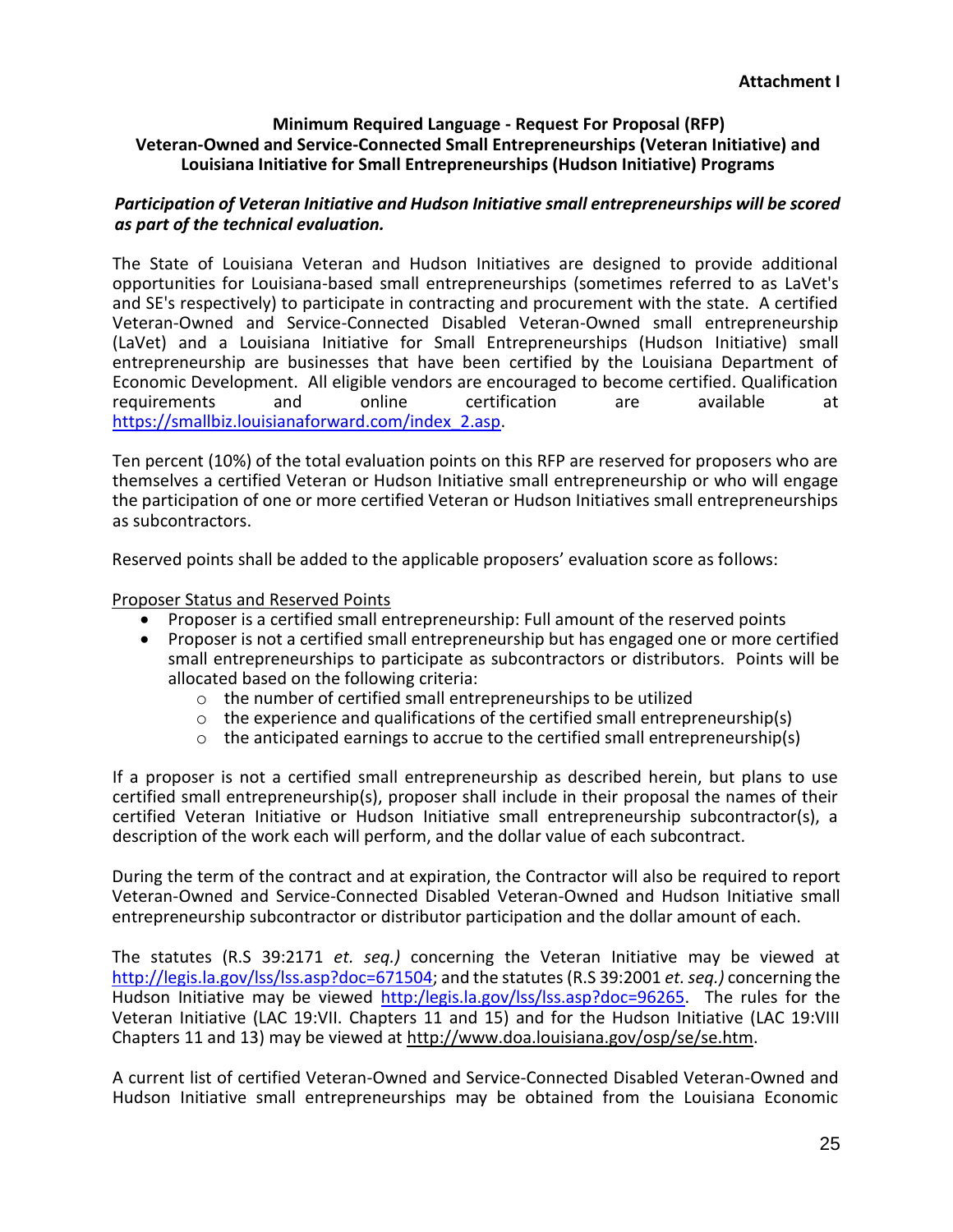Development Certification System at [https://smallbiz.louisianaforward.com/index\\_2.asp.](https://smallbiz.louisianaforward.com/index_2.asp) Additionally, a list of Hudson and Veteran Initiative small entrepreneurships, which have been certified by the Louisiana Department of Economic Development and who have opted to register<br>in the State of Louisiana LaGov Supplier Portal in the State of Louisiana LaGov Supplier Portal [https://lagoverpvendor.doa.louisiana.gov/irj/portal/anonymous?guest\\_user=self\\_reg](https://lagoverpvendor.doa.louisiana.gov/irj/portal/anonymous?guest_user=self_reg) may be accessed from the State of Louisiana Procurement and Contract (LaPAC) Network<br>http://wwwprd.doa.louisiana.gov/osp/lapac/vendor/srchven.asp. When using this site, [http://wwwprd.doa.louisiana.gov/osp/lapac/vendor/srchven.asp.](http://wwwprd.doa.louisiana.gov/osp/lapac/vendor/srchven.asp) determine the search criteria (i.e. alphabetized list of all certified vendors, by commodities, etc.) and select SmallE, VSE, or DVSE.